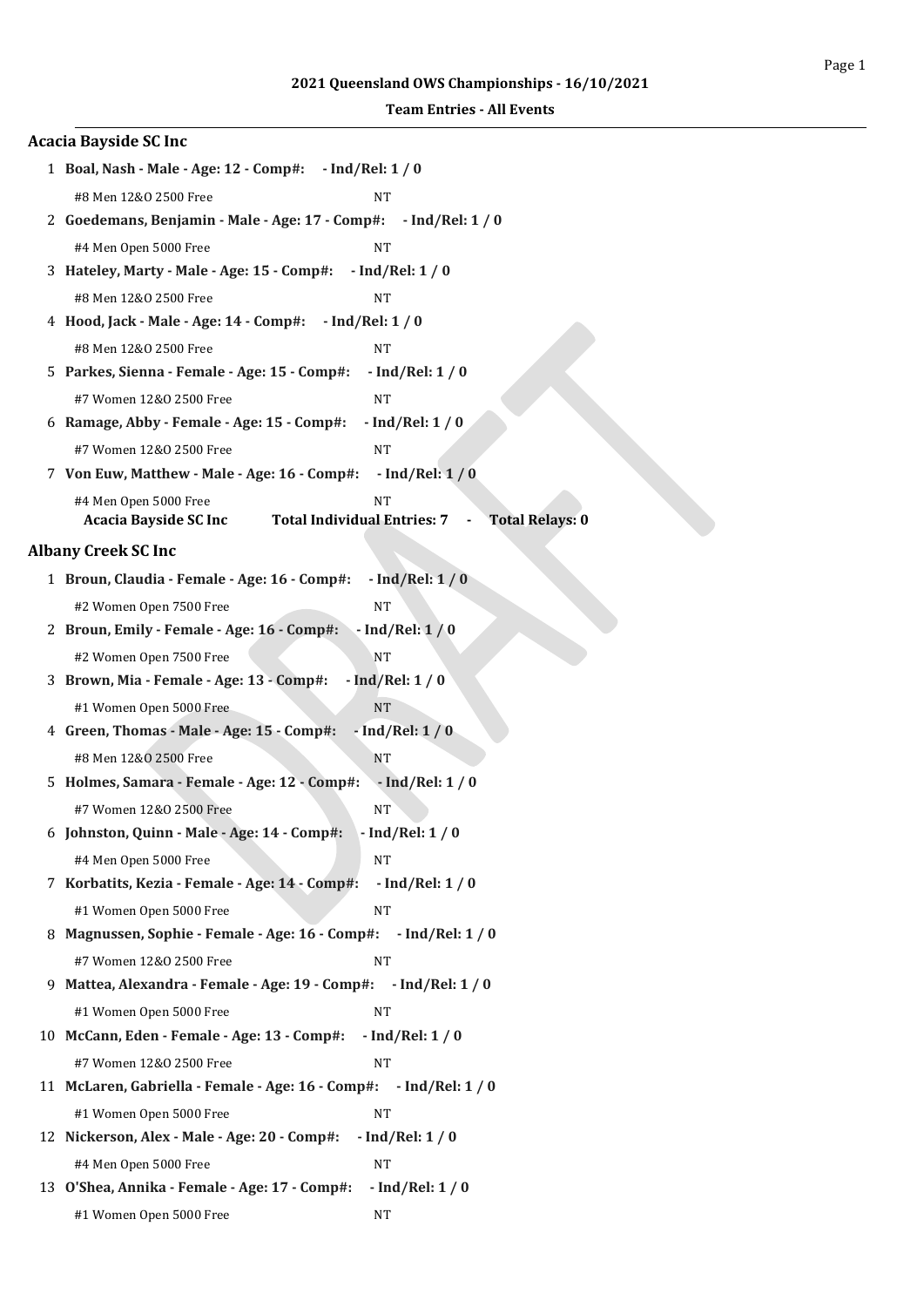### **Albany Creek SC Inc**

| 14 Robinson, Blake - Male - Age: 15 - Comp#: - Ind/Rel: 1 / 0                 |                                                                           |
|-------------------------------------------------------------------------------|---------------------------------------------------------------------------|
| #4 Men Open 5000 Free                                                         | <b>NT</b>                                                                 |
| 15 Robinson, Cody - Male - Age: 13 - Comp#:                                   | $-$ Ind/Rel: 1 / 0                                                        |
| #4 Men Open 5000 Free                                                         | <b>NT</b>                                                                 |
| 16 Skinner, Millie - Female - Age: 16 - Comp#:                                | $-$ Ind/Rel: 1 / 0                                                        |
| #1 Women Open 5000 Free                                                       | <b>NT</b>                                                                 |
| 17 Thompson, Brianna - Female - Age: 20 - Comp#: - Ind/Rel: 1 / 0             |                                                                           |
| #3 Women Open 10000 Free                                                      | <b>NT</b>                                                                 |
| 18 Traves, Halle - Female - Age: 12 - Comp#: - Ind/Rel: 1 / 0                 |                                                                           |
| #7 Women 12&0 2500 Free<br>Albany Creek SC Inc Total Individual Entries: 18 - | <b>NT</b><br><b>Total Relays: 0</b>                                       |
| All Saints Gold Coast Inc                                                     |                                                                           |
| 1 Hauck, Thomas - Male - Age: 18 - Comp#: - Ind/Rel: 1 / 0                    |                                                                           |
| #4 Men Open 5000 Free<br><b>All Saints Gold Coast Inc</b>                     | <b>NT</b><br><b>Total Individual Entries: 1</b><br><b>Total Relays: 0</b> |
| <b>Aspley SC</b>                                                              |                                                                           |
| 1 Leach, Arrabella - Female - Age: 12 - Comp#: - Ind/Rel: 1 / 0               |                                                                           |
| #7 Women 12&0 2500 Free<br>Total Individual Entries: 1 -<br><b>Aspley SC</b>  | <b>NT</b><br><b>Total Relays: 0</b>                                       |
| <b>Beerwah &amp; District SC Inc</b>                                          |                                                                           |
| 1 Loveday, Dalton - Male - Age: 13 - Comp#: - Ind/Rel: 1 / 0                  |                                                                           |
| #8 Men 12&0 2500 Free                                                         | <b>NT</b>                                                                 |
| <b>Beerwah &amp; District SC Inc.</b>                                         | <b>Total Individual Entries: 1</b><br><b>Total Relays: 0</b>              |
|                                                                               |                                                                           |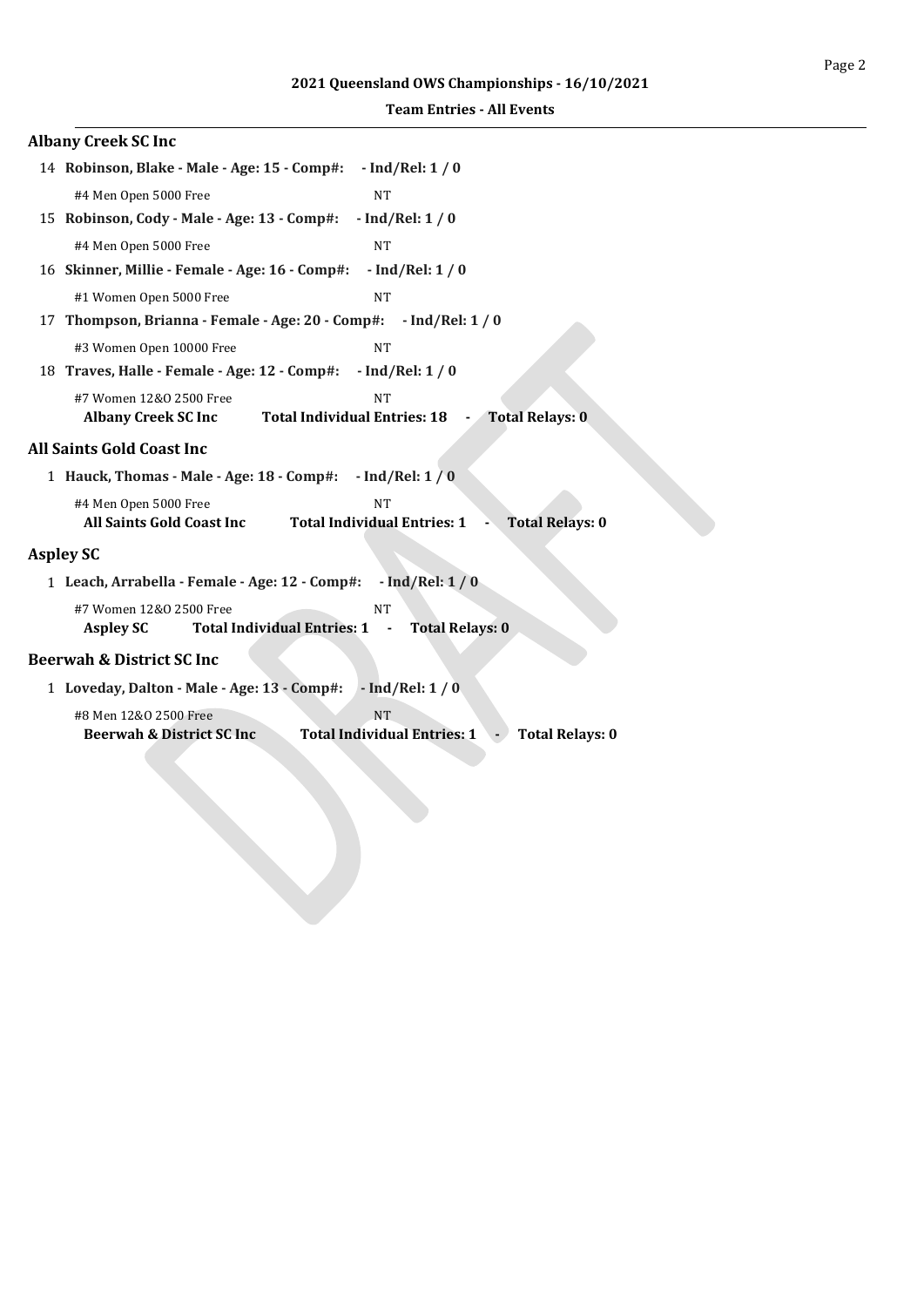|                | <b>Belgravia Swim Team Inc</b>                                                                                                   |
|----------------|----------------------------------------------------------------------------------------------------------------------------------|
|                | 1 Armstrong, Bailey - Male - Age: 22 - Comp#: - Ind/Rel: 1 / 0                                                                   |
|                | #6 Men Open 10000 Free<br>1:56:28.24                                                                                             |
|                | 2 Armstrong, Madisyn - Female - Age: 20 - Comp#: - Ind/Rel: 1 / 0                                                                |
|                | #1 Women Open 5000 Free<br>1:01:19.61                                                                                            |
|                | 3 Briers, Matthew - Male - Age: 15 - Comp#: - Ind/Rel: 1 / 0                                                                     |
|                | #4 Men Open 5000 Free<br>1:08:26.09                                                                                              |
|                | 4 Cotter, Hayden - Male - Age: 20 - Comp#: - Ind/Rel: 1 / 0                                                                      |
|                | #6 Men Open 10000 Free<br>1:55:58.93                                                                                             |
|                | 5 Edwards, Emmason - Female - Age: 13 - Comp#: - Ind/Rel: 1 / 0                                                                  |
|                | #7 Women 12&0 2500 Free<br><b>NT</b>                                                                                             |
|                | 6 Hall, Brenden - Male - Age: 28 - Comp#: - Ind/Rel: 1 / 0                                                                       |
|                | #4 Men Open 5000 Free<br>1:00:29.36                                                                                              |
|                | 7 Irwin, Katelyne - Female - Age: 26 - Comp#: - Ind/Rel: 1 / 0                                                                   |
|                | #1 Women Open 5000 Free<br>1:02:55.56                                                                                            |
|                | 8 Sanderson, Piper - Female - Age: 18 - Comp#: - Ind/Rel: 1 / 0                                                                  |
|                | #3 Women Open 10000 Free<br><b>NT</b>                                                                                            |
|                | 9 Turnbull, Chloe - Female - Age: 14 - Comp#:<br>$-$ Ind/Rel: 1 / 0                                                              |
|                | #1 Women Open 5000 Free<br>1:22:42.19                                                                                            |
|                | <b>Belgravia Swim Team Inc</b><br><b>Total Individual Entries: 9</b><br><b>Total Relays: 0</b>                                   |
| <b>Bond SC</b> |                                                                                                                                  |
|                | 1 Allred, Caitlin - Female - Age: 16 - Comp#:<br>$-$ Ind/Rel: 1 / 0                                                              |
|                | #2 Women Open 7500 Free<br><b>NT</b>                                                                                             |
|                | $-$ Ind/Rel: $1/0$<br>2 Newton, Tara - Female - Age: 15 - Comp#:                                                                 |
|                | #2 Women Open 7500 Free<br><b>NT</b><br><b>Total Individual Entries: 2</b><br><b>Bond SC</b><br><b>Total Relays: 0</b><br>$\sim$ |

### **Boondall ASC**

```
1 Sweeney, Georgia - Female - Age: 14 - Comp#: - Ind/Rel: 1 / 0
```

| #7 Women 12&0 2500 Free | 52:27.50                           |                        |
|-------------------------|------------------------------------|------------------------|
| <b>Boondall ASC</b>     | <b>Total Individual Entries: 1</b> | <b>Total Relays: 0</b> |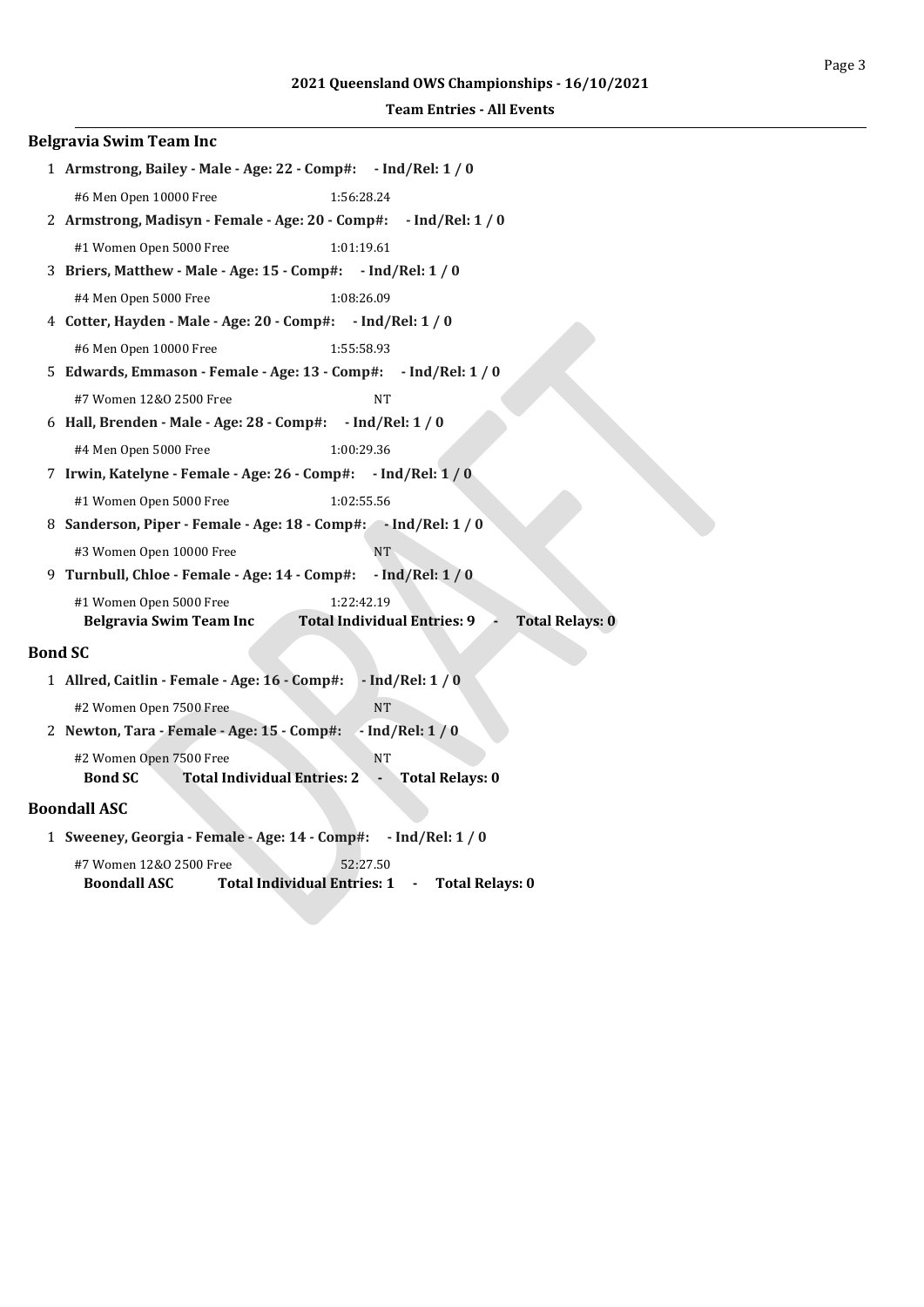| <b>Brisbane Grammar SC</b>                                         |                    |
|--------------------------------------------------------------------|--------------------|
| 1 Anderson, Abigail - Female - Age: 14 - Comp#: - Ind/Rel: 1 / 0   |                    |
| #7 Women 12&0 2500 Free                                            | NT                 |
| 2 Anderson, Joshua - Male - Age: 16 - Comp#:                       | $-$ Ind/Rel: 1 / 0 |
| #8 Men 12&0 2500 Free                                              | <b>NT</b>          |
| 3 Basche, Inde - Female - Age: 14 - Comp#: - Ind/Rel: 1 / 0        |                    |
| #7 Women 12&0 2500 Free                                            | NΤ                 |
| 4 Brittain, Thomas - Male - Age: 15 - Comp#:                       | $-$ Ind/Rel: 1 / 0 |
| #8 Men 12&0 2500 Free                                              | <b>NT</b>          |
| 5 Cescotto, Amelia - Female - Age: 17 - Comp#: - Ind/Rel: 1 / 0    |                    |
| #7 Women 12&0 2500 Free                                            | NT                 |
| 6 Chu, Elaine - Female - Age: 14 - Comp#: - Ind/Rel: 1 / 0         |                    |
| #7 Women 12&0 2500 Free                                            | <b>NT</b>          |
| 7 Cooney, Gemma - Female - Age: 21 - Comp#:                        | $-$ Ind/Rel: $1/0$ |
| #7 Women 12&0 2500 Free                                            | NT                 |
| 8 Creswell, Annabelle - Female - Age: 14 - Comp#: - Ind/Rel: 1 / 0 |                    |
| #7 Women 12&0 2500 Free                                            | <b>NT</b>          |
| 9 Creswell, Lachlan - Male - Age: 17 - Comp#:                      | $-$ Ind/Rel: $1/0$ |
| #8 Men 12&0 2500 Free                                              | <b>NT</b>          |
| 10 Crouch, Caitlin - Female - Age: 13 - Comp#:                     | $-$ Ind/Rel: $1/0$ |
| #7 Women 12&0 2500 Free                                            | <b>NT</b>          |
| 11 Dearling, Audrey - Female - Age: 14 - Comp#: - Ind/Rel: 1 / 0   |                    |
| #1 Women Open 5000 Free                                            | <b>NT</b>          |
| 12 Dwyer, Sean - Male - Age: 12 - Comp#: - Ind/Rel: 1 / 0          |                    |
| #8 Men 12&0 2500 Free                                              | NT                 |
| 13 Fenton, Ryan - Male - Age: 13 - Comp#:                          | $-$ Ind/Rel: $1/0$ |
| #8 Men 12&0 2500 Free                                              | NT <sup></sup>     |
| 14 Holmes, Patrick - Male - Age: 16 - Comp#:                       | $-$ Ind/Rel: 1 / 0 |
| #8 Men 12&0 2500 Free                                              | NT                 |
| 15 Hoskin, Nicola - Female - Age: 20 - Comp#:                      | $-$ Ind/Rel: 1 / 0 |
| #7 Women 12&0 2500 Free                                            | NΤ                 |
| 16 Jordan, William - Male - Age: 17 - Comp#:                       | $-$ Ind/Rel: 1 / 0 |
| #8 Men 12&0 2500 Free                                              | NT                 |
| 17 Luo, Cashy - Male - Age: 13 - Comp#: - Ind/Rel: 1 / 0           |                    |
| #8 Men 12&0 2500 Free                                              | <b>NT</b>          |
| 18 Lutton, Charlie - Male - Age: 14 - Comp#:                       | $-$ Ind/Rel: 1 / 0 |
| #8 Men 12&0 2500 Free                                              | <b>NT</b>          |
| 19 Martin, Isabella - Female - Age: 16 - Comp#:                    | $-$ Ind/Rel: $1/0$ |
| #7 Women 12&0 2500 Free                                            | NT                 |
| 20 Martin, Sophie - Female - Age: 15 - Comp#:                      | $-$ Ind/Rel: $1/0$ |
| #7 Women 12&0 2500 Free                                            | <b>NT</b>          |
| 21 Mclean, Ava - Female - Age: 13 - Comp#:                         | $-$ Ind/Rel: $1/0$ |
| #7 Women 12&0 2500 Free                                            | NT                 |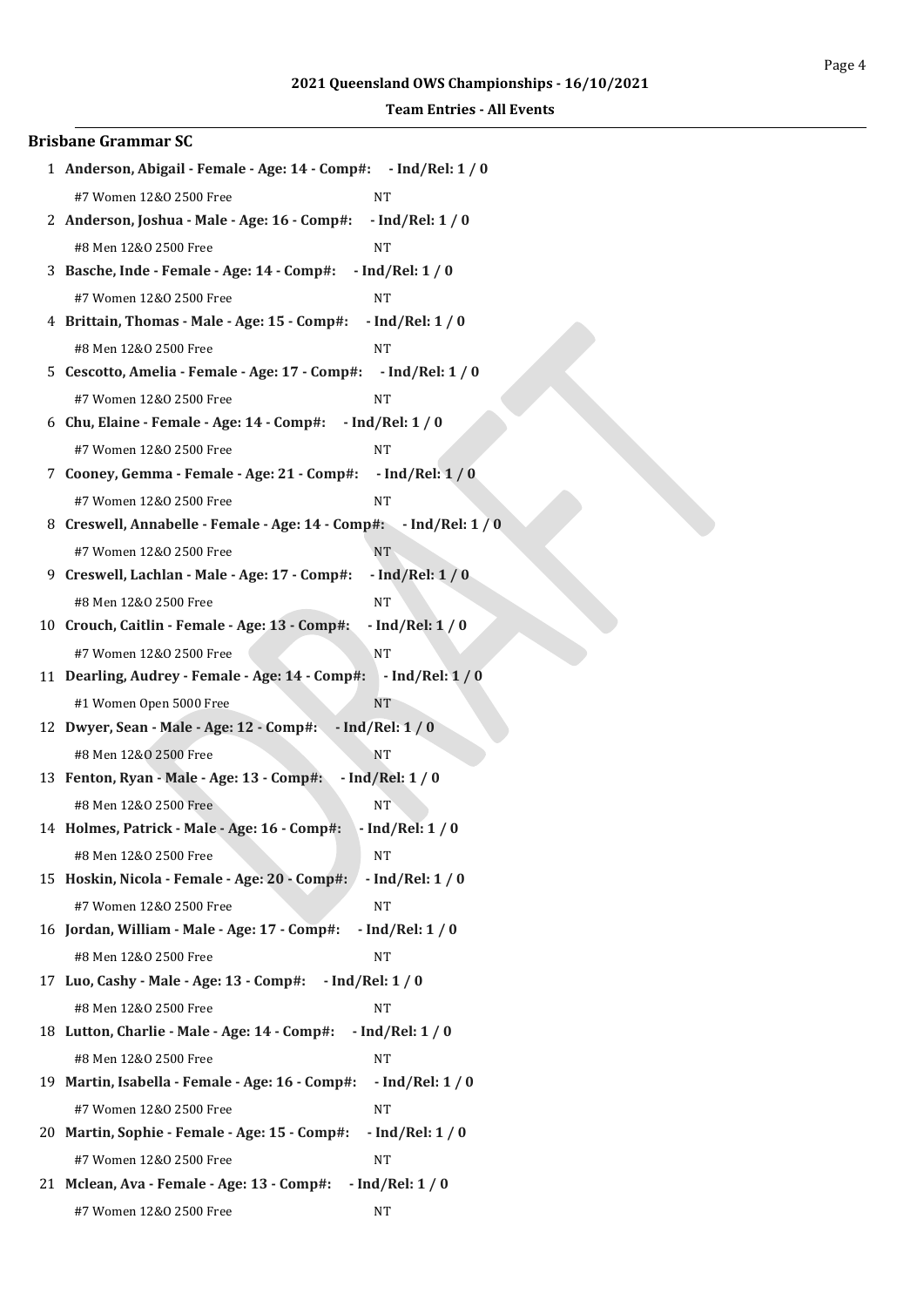| <b>Brisbane Grammar SC</b>                                                                                                        |
|-----------------------------------------------------------------------------------------------------------------------------------|
| 22 Nelson, Charles - Male - Age: 12 - Comp#:<br>$-$ Ind/Rel: $1/0$                                                                |
| #8 Men 12&0 2500 Free<br><b>NT</b>                                                                                                |
| 23 Nelson, Edward - Male - Age: 14 - Comp#:<br>$-$ Ind/Rel: $1/0$                                                                 |
| #4 Men Open 5000 Free<br>NT                                                                                                       |
| 24 Palmos Woodhouse, Roc - Male - Age: 14 - Comp#:<br>- Ind/Rel: 1 / 0                                                            |
| #8 Men 12&0 2500 Free<br>NT                                                                                                       |
| 25 Roy-Bryant, Sebastien - Male - Age: 16 - Comp#: - Ind/Rel: 1 / 0                                                               |
| #8 Men 12&0 2500 Free<br><b>NT</b>                                                                                                |
| $-$ Ind/Rel: 1 / 0<br>26 Sayer, George - Male - Age: 16 - Comp#:                                                                  |
| #8 Men 12&0 2500 Free<br><b>NT</b>                                                                                                |
| 27 Simpkins, Declan - Male - Age: 12 - Comp#:<br>$-$ Ind/Rel: 1 / 0                                                               |
| #8 Men 12&0 2500 Free<br><b>NT</b>                                                                                                |
| 28 Snell, Madeline - Female - Age: 19 - Comp#:<br>$-$ Ind/Rel: $1/0$                                                              |
| #7 Women 12&0 2500 Free<br>NT                                                                                                     |
| 29 Sommerville, Edward - Male - Age: 16 - Comp#: - Ind/Rel: 1 / 0                                                                 |
| #8 Men 12&0 2500 Free<br>NT.                                                                                                      |
| 30 Sommerville, Rupert - Male - Age: 15 - Comp#: - Ind/Rel: 1 / 0                                                                 |
| #8 Men 12&0 2500 Free<br><b>NT</b>                                                                                                |
| 31 Sui, Ryan - Male - Age: 15 - Comp#: - Ind/Rel: 1 / 0                                                                           |
| #8 Men 12&0 2500 Free<br><b>NT</b>                                                                                                |
| 32 Tseng, Allison - Female - Age: 16 - Comp#:<br>$-$ Ind/Rel: $1/0$                                                               |
| <b>NT</b><br>#7 Women 12&0 2500 Free                                                                                              |
| <b>Brisbane Grammar SC</b><br><b>Total Individual Entries: 32</b><br><b>Total Relays: 0</b>                                       |
| <b>Brisbane Jets SC Inc.</b>                                                                                                      |
| 1 Austin, Charlie - Male - Age: 13 - Comp#:<br>$-$ Ind/Rel: 1 / 0                                                                 |
| #8 Men 12&0 2500 Free<br>NΤ                                                                                                       |
| 2 Bowen, Isaac - Male - Age: 12 - Comp#: - Ind/Rel: 1 / 0                                                                         |
| <b>NT</b><br>#8 Men 12&0 2500 Free                                                                                                |
| 3 Eastwood, Drew - Male - Age: 12 - Comp#:<br>$-$ Ind/Rel: 1 / 0                                                                  |
| #8 Men 12&0 2500 Free<br><b>NT</b>                                                                                                |
| 4 Kolera, Isabella - Female - Age: 13 - Comp#:<br>$-$ Ind/Rel: 1 / 0                                                              |
| #7 Women 12&0 2500 Free<br>47:35.44                                                                                               |
| <b>Brisbane Jets SC Inc</b><br>Total Individual Entries: 4 -<br><b>Total Relays: 0</b>                                            |
| <b>Cannonvale Cannons SC Inc.</b>                                                                                                 |
| $-$ Ind/Rel: 1 / 0<br>1 Bell, Jacob - Male - Age: 14 - Comp#:                                                                     |
| #4 Men Open 5000 Free<br><b>NT</b><br><b>Cannonvale Cannons SC Inc</b><br>Total Individual Entries: 1 - Total Relays: 0           |
| <b>Canterbury Taipans SC Inc</b>                                                                                                  |
| 1 Howes, Christiaan - Male - Age: 12 - Comp#:<br>$-$ Ind/Rel: 1 / 0                                                               |
| #8 Men 12&0 2500 Free<br><b>NT</b><br>Total Individual Entries: 1 -<br><b>Canterbury Taipans SC Inc</b><br><b>Total Relays: 0</b> |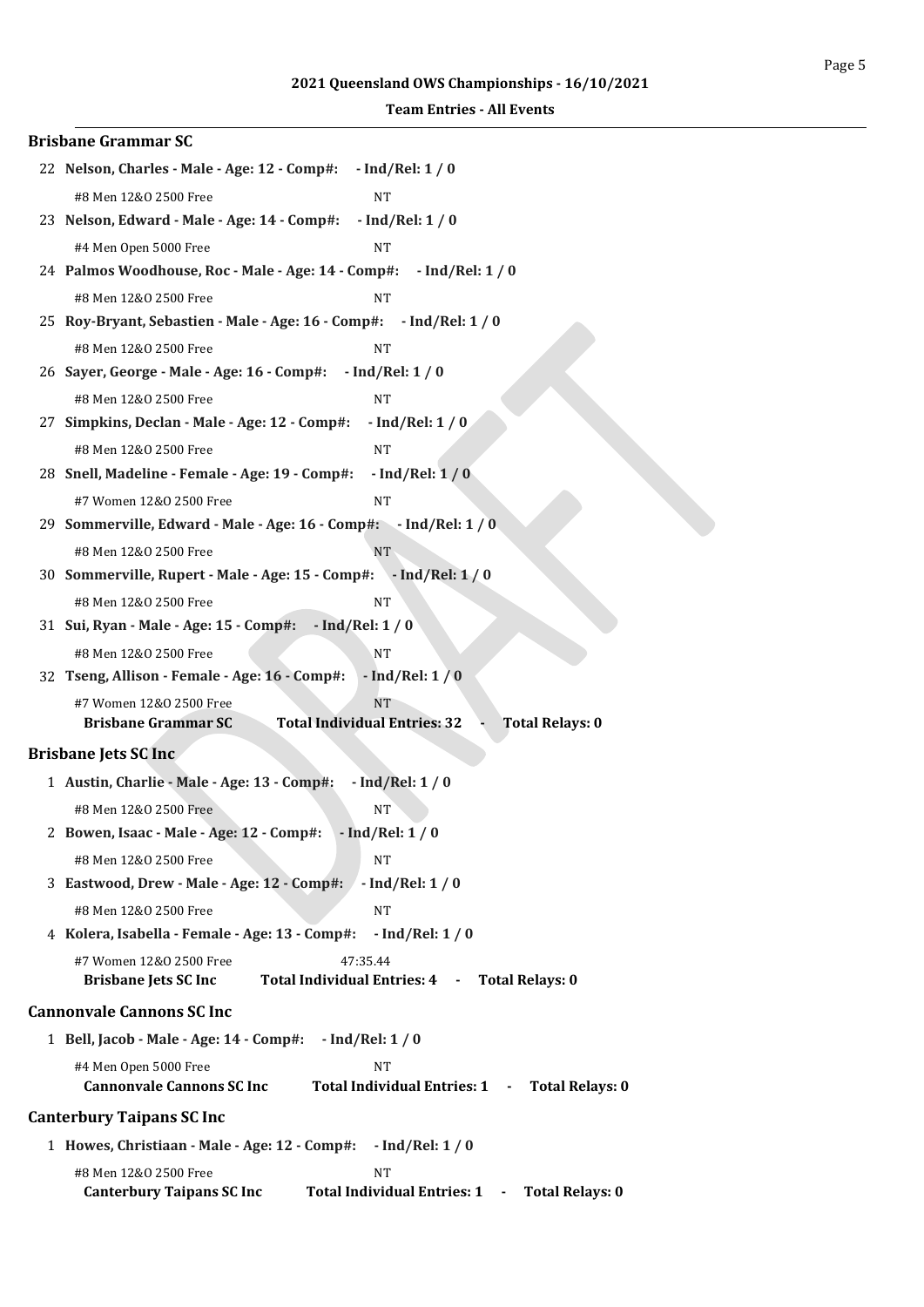| Carina Leagues CJ's SC Inc                                                                                                                                            |
|-----------------------------------------------------------------------------------------------------------------------------------------------------------------------|
| 1 Carroll, Lilly - Female - Age: 14 - Comp#: - Ind/Rel: 1 / 0                                                                                                         |
| #7 Women 12&0 2500 Free<br><b>NT</b>                                                                                                                                  |
| 2 Cran, Emma - Female - Age: 19 - Comp#:<br>$-$ Ind/Rel: 1 / 0                                                                                                        |
| #7 Women 12&0 2500 Free<br>35:40.74                                                                                                                                   |
| 3 Dunn, Emily - Female - Age: 12 - Comp#:<br>$-$ Ind/Rel: $1/0$                                                                                                       |
| #7 Women 12&0 2500 Free<br>NT                                                                                                                                         |
| 4 Dunn, Lucy - Female - Age: 15 - Comp#:<br>$-$ Ind/Rel: 1 / 0                                                                                                        |
| #7 Women 12&0 2500 Free<br><b>NT</b>                                                                                                                                  |
| 5 Mailer, Bryn - Male - Age: 18 - Comp#:<br>$-$ Ind/Rel: 1 / 0                                                                                                        |
| #8 Men 12&0 2500 Free<br>38:50.65                                                                                                                                     |
| 6 O'Brien, Patrick - Male - Age: 18 - Comp#: - Ind/Rel: 1 / 0                                                                                                         |
| #8 Men 12&0 2500 Free<br>42:51.33                                                                                                                                     |
| 7 Tippett, Grace - Female - Age: 12 - Comp#: - Ind/Rel: 1 / 0                                                                                                         |
| #7 Women 12&0 2500 Free<br><b>NT</b>                                                                                                                                  |
| 8 Walklate, Georgia - Female - Age: 20 - Comp#: - Ind/Rel: 1 / 0                                                                                                      |
| #7 Women 12&0 2500 Free<br>38:50.94<br><b>Total Individual Entries: 8</b><br><b>Total Relays: 0</b><br>Carina Leagues CJ's SC Inc                                     |
| <b>Churchie SC</b>                                                                                                                                                    |
| 1 Buttini, Ruby - Female - Age: 18 - Comp#: - Ind/Rel: 1 / 0                                                                                                          |
| 1:11:18.35<br>#1 Women Open 5000 Free                                                                                                                                 |
| 2 Clelland, Caden - Male - Age: 16 - Comp#:<br>$-$ Ind/Rel: 1 / 0                                                                                                     |
| #8 Men 12&0 2500 Free<br><b>NT</b>                                                                                                                                    |
| 3 Coates, Samantha - Female - Age: 19 - Comp#: - Ind/Rel: 1 / 0                                                                                                       |
| #1 Women Open 5000 Free<br>1:09:20.55                                                                                                                                 |
| Churchie SC<br><b>Total Individual Entries: 3</b><br><b>Total Relays: 0</b><br>÷                                                                                      |
| <b>Coolum Peregian SC Inc</b>                                                                                                                                         |
| 1 Bauer, Lee - Male - Age: 13 - Comp#:<br>$-$ Ind/Rel: $1/0$                                                                                                          |
| #8 Men 12&0 2500 Free<br><b>NT</b>                                                                                                                                    |
| 2 Light, Olivia - Female - Age: 15 - Comp#:<br>$-$ Ind/Rel: 1 / 0                                                                                                     |
| #7 Women 12&0 2500 Free<br><b>NT</b><br><b>Total Individual Entries: 2</b><br><b>Coolum Peregian SC Inc</b><br><b>Total Relays: 0</b><br>$\qquad \qquad \blacksquare$ |
| <b>Cotton Tree SC Inc</b>                                                                                                                                             |
|                                                                                                                                                                       |
| 1 Bond, Serena - Female - Age: 14 - Comp#:<br>$-$ Ind/Rel: 1 / 0                                                                                                      |
| #1 Women Open 5000 Free<br><b>NT</b>                                                                                                                                  |
| 2 Simpson, Henry - Male - Age: 15 - Comp#:<br>$-$ Ind/Rel: $1/0$                                                                                                      |
| #4 Men Open 5000 Free<br><b>NT</b><br>3 Thompson, Dylan - Male - Age: 16 - Comp#:                                                                                     |
| $-$ Ind/Rel: 1 / 0                                                                                                                                                    |
| #6 Men Open 10000 Free<br>2:06:55.89<br><b>Cotton Tree SC Inc</b><br><b>Total Individual Entries: 3</b><br><b>Total Relays: 0</b><br>$\blacksquare$                   |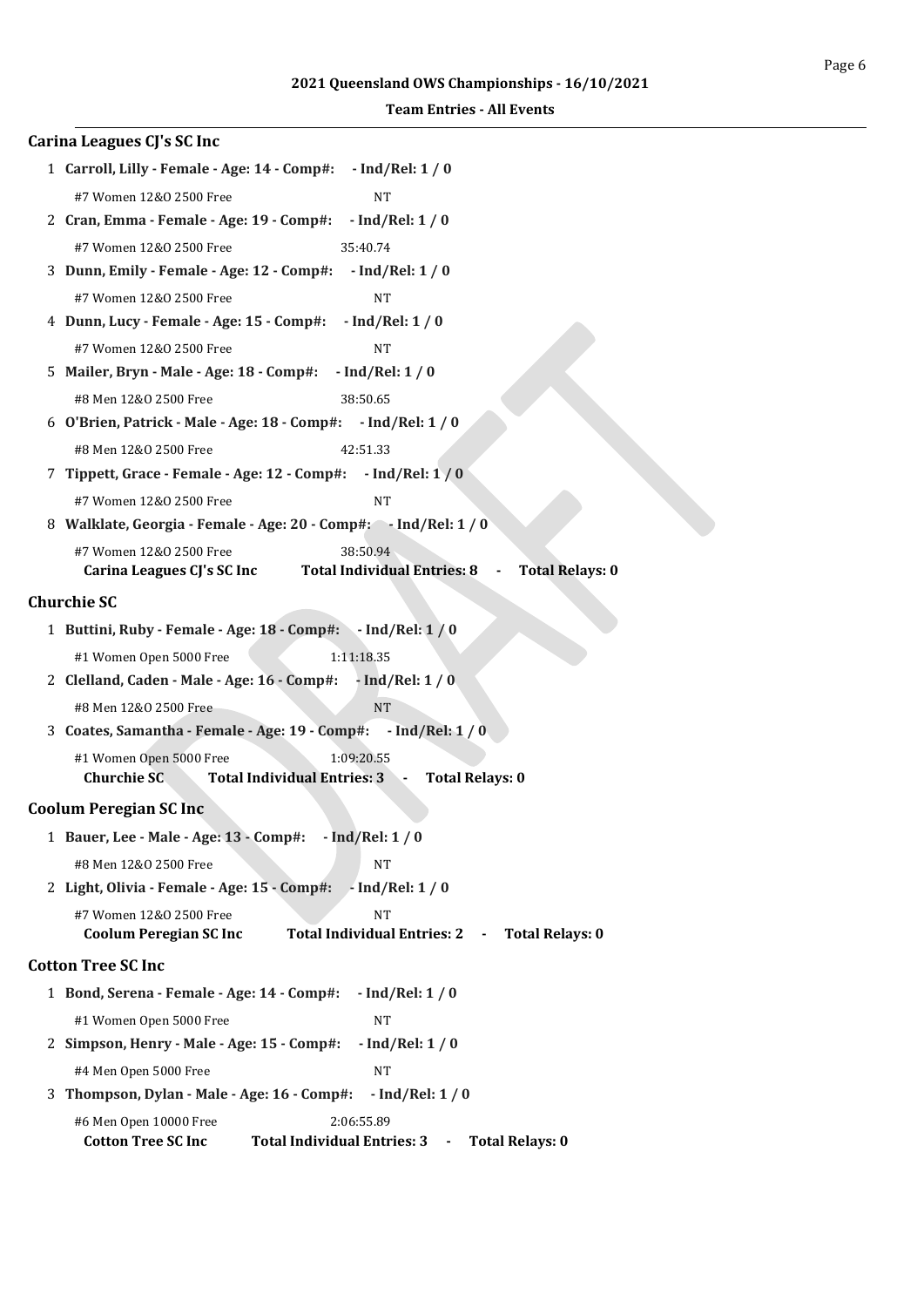|  | <b>Team Entries - All Events</b> |  |  |
|--|----------------------------------|--|--|
|--|----------------------------------|--|--|

| <b>CYMS St Edmunds SC Inc</b>                                                                                                       |
|-------------------------------------------------------------------------------------------------------------------------------------|
| 1 Combs, Jay - Male - Age: 16 - Comp#:<br>$-$ Ind/Rel: 1 / 0                                                                        |
| #8 Men 12&0 2500 Free<br>39:13.59                                                                                                   |
| 2 Isaacs, Ethan - Male - Age: 15 - Comp#:<br>$-$ Ind/Rel: 1 / 0                                                                     |
| #8 Men 12&0 2500 Free<br>40:01.80                                                                                                   |
| 3 Weier, Rohan - Male - Age: 16 - Comp#:<br>$-$ Ind/Rel: 1 / 0                                                                      |
| #8 Men 12&0 2500 Free<br><b>NT</b><br><b>CYMS St Edmunds SC Inc</b><br><b>Total Individual Entries: 3</b><br><b>Total Relays: 0</b> |
| Dalby & District SC Inc                                                                                                             |
| 1 Cross, Katie - Female - Age: 12 - Comp#:<br>$-$ Ind/Rel: 1 / 0                                                                    |
| #7 Women 12&0 2500 Free<br><b>NT</b>                                                                                                |
| 2 Fraser, Lachlan - Male - Age: 12 - Comp#:<br>$-$ Ind/Rel: $1/0$                                                                   |
| <b>NT</b><br>#4 Men Open 5000 Free                                                                                                  |
| 3 Griffiths, Clare - Female - Age: 16 - Comp#:<br>$-$ Ind/Rel: $1/0$                                                                |
| #1 Women Open 5000 Free<br><b>NT</b>                                                                                                |
| 4 Lawson, Clay - Male - Age: 14 - Comp#:<br>$-$ Ind/Rel: $1/0$                                                                      |
| #4 Men Open 5000 Free<br><b>NT</b>                                                                                                  |
| 5 Nothdurft, Jennifer - Female - Age: 17 - Comp#: - Ind/Rel: 1 / 0                                                                  |
| #2 Women Open 7500 Free<br><b>NT</b>                                                                                                |
| 6 Scott, Lily - Female - Age: 15 - Comp#:<br>$-$ Ind/Rel: $1/0$                                                                     |
| #1 Women Open 5000 Free<br><b>NT</b>                                                                                                |
| 7 Sternes, Clayton - Male - Age: 12 - Comp#:<br>$-$ Ind/Rel: $1/0$                                                                  |
| #4 Men Open 5000 Free<br><b>NT</b>                                                                                                  |
| 8 Sternes, Mitchell - Male - Age: 15 - Comp#:<br>$-$ Ind/Rel: $1/0$                                                                 |
| #4 Men Open 5000 Free<br><b>NT</b><br><b>Total Individual Entries: 8</b><br>Dalby & District SC Inc<br><b>Total Relays: 0</b>       |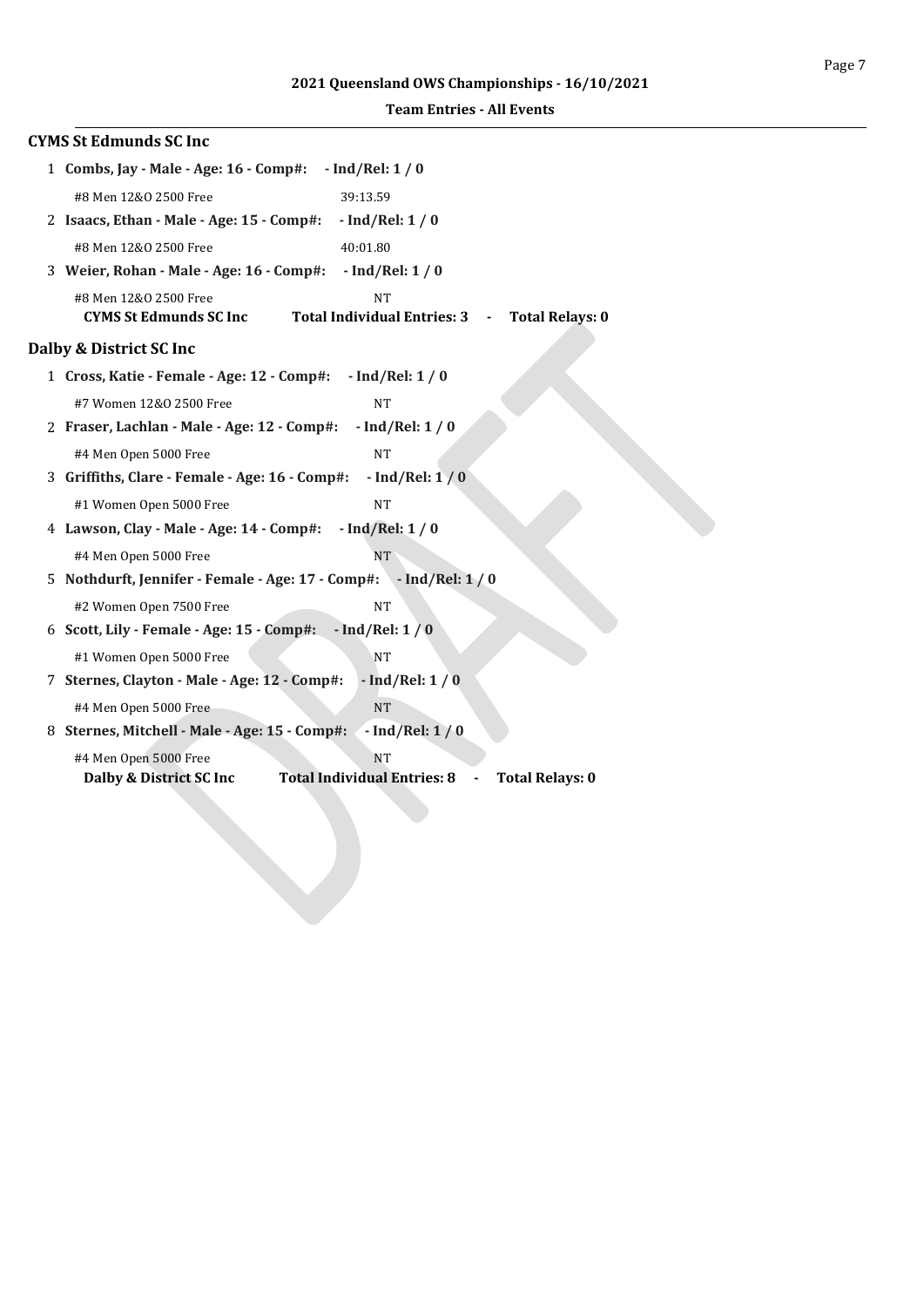| <b>Emmanuel College SC</b>                                                                                                                     |
|------------------------------------------------------------------------------------------------------------------------------------------------|
| 1 Angus, Julian - Male - Age: 12 - Comp#: - Ind/Rel: 1 / 0                                                                                     |
| #8 Men 12&0 2500 Free<br><b>NT</b>                                                                                                             |
| 2 Babic, Ethan - Male - Age: 16 - Comp#:<br>$-$ Ind/Rel: $1/0$                                                                                 |
| <b>NT</b><br>#4 Men Open 5000 Free                                                                                                             |
| 3 Bebendorf, Blake - Male - Age: 12 - Comp#:<br>$-$ Ind/Rel: 1 / 0                                                                             |
| #8 Men 12&0 2500 Free<br><b>NT</b>                                                                                                             |
| 4 Blamire, Eli - Male - Age: 13 - Comp#:<br>$-$ Ind/Rel: $1/0$                                                                                 |
| #8 Men 12&0 2500 Free<br>43:03.60                                                                                                              |
| 5 Bowden, Joshua - Male - Age: 13 - Comp#:<br>$-$ Ind/Rel: 1 / 0                                                                               |
| <b>NT</b><br>#8 Men 12&0 2500 Free                                                                                                             |
| $-$ Ind/Rel: 1 / 0<br>6 Connors, Jack - Male - Age: 13 - Comp#:                                                                                |
| #8 Men 12&0 2500 Free<br>42:54.01                                                                                                              |
| 7 Duggan, Alexander - Male - Age: 13 - Comp#: - Ind/Rel: 1 / 0                                                                                 |
| #8 Men 12&0 2500 Free<br>39:41.53                                                                                                              |
| 8 Hall, Noah - Male - Age: 18 - Comp#: - Ind/Rel: 1 / 0                                                                                        |
| #4 Men Open 5000 Free<br>1:05:19.20                                                                                                            |
| 9 Hunt, Matthew - Male - Age: 12 - Comp#: - Ind/Rel: 1 / 0                                                                                     |
| <b>NT</b><br>#8 Men 12&0 2500 Free                                                                                                             |
| 10 Macleod, Lucas - Male - Age: 12 - Comp#:<br>$-$ Ind/Rel: $1/0$                                                                              |
| #8 Men 12&0 2500 Free<br><b>NT</b>                                                                                                             |
| 11 Skea, Lucy - Female - Age: 20 - Comp#:<br>$-$ Ind/Rel: $1/0$                                                                                |
| #1 Women Open 5000 Free<br>1:14:53.45                                                                                                          |
| 12 Yanagita, Jordy - Male - Age: 14 - Comp#: - Ind/Rel: 1 / 0                                                                                  |
| #4 Men Open 5000 Free<br>NT                                                                                                                    |
| <b>Total Individual Entries: 12</b><br><b>Emmanuel College SC</b><br><b>Total Relays: 0</b>                                                    |
| <b>Emu Park SC Inc</b>                                                                                                                         |
| 1 Acworth, Annamieka - Female - Age: 16 - Comp#:<br>- Ind/Rel: 1 / 0                                                                           |
| #3 Women Open 10000 Free<br><b>NT</b>                                                                                                          |
| 2 Johnson, Jazlyn - Female - Age: 15 - Comp#:<br>$-$ Ind/Rel: $1/0$                                                                            |
| <b>NT</b><br>#2 Women Open 7500 Free                                                                                                           |
| 3 Kalmikovs, Jett - Male - Age: 13 - Comp#:<br>$-$ Ind/Rel: $1/0$                                                                              |
| #8 Men 12&0 2500 Free<br>53:27.01                                                                                                              |
| 4 King, Oliver - Male - Age: 13 - Comp#:<br>$-$ Ind/Rel: $1/0$                                                                                 |
| #8 Men 12&0 2500 Free<br><b>NT</b>                                                                                                             |
| 5 McGilvray, Oram - Male - Age: 12 - Comp#:<br>$-$ Ind/Rel: 1 / 0                                                                              |
| #8 Men 12&0 2500 Free<br><b>NT</b><br><b>Total Individual Entries: 5</b><br><b>Emu Park SC Inc</b><br><b>Total Relays: 0</b><br>$\blacksquare$ |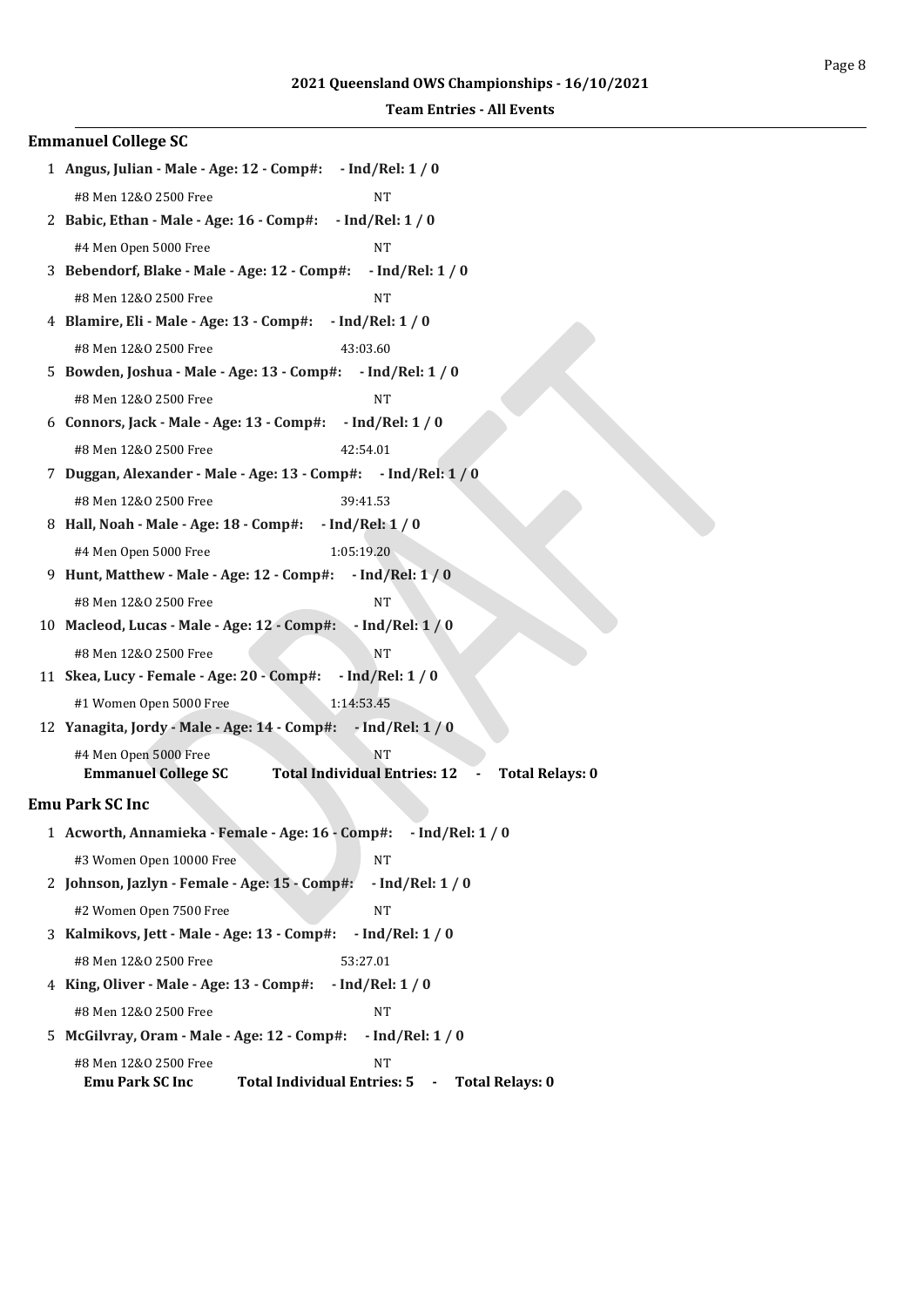| Ferny Hills & District SC Inc                                                                                                        |
|--------------------------------------------------------------------------------------------------------------------------------------|
| 1 Apaza, Jair - Male - Age: 14 - Comp#: - Ind/Rel: 1 / 0                                                                             |
| #8 Men 12&0 2500 Free<br><b>NT</b>                                                                                                   |
| 2 Flood, Molly - Female - Age: 15 - Comp#:<br>$-$ Ind/Rel: 1 / 0                                                                     |
| #7 Women 12&0 2500 Free<br><b>NT</b>                                                                                                 |
| 3 Gould, Nathan - Male - Age: 13 - Comp#:<br>$-$ Ind/Rel: $1/0$                                                                      |
| #4 Men Open 5000 Free<br><b>NT</b>                                                                                                   |
| 4 Johansson, Hannah - Female - Age: 13 - Comp#: - Ind/Rel: 1 / 0                                                                     |
| #7 Women 12&0 2500 Free<br><b>NT</b>                                                                                                 |
| 5 Mantay, Libby - Female - Age: 12 - Comp#:<br>$-$ Ind/Rel: $1/0$                                                                    |
| #7 Women 12&0 2500 Free<br><b>NT</b>                                                                                                 |
| 6 Quezada, Ramon - Male - Age: 16 - Comp#:<br>$-$ Ind/Rel: 1 / 0                                                                     |
| #4 Men Open 5000 Free<br><b>NT</b>                                                                                                   |
| $-$ Ind/Rel: 1 / 0<br>7 Ross, Josie - Female - Age: 12 - Comp#:                                                                      |
| #7 Women 12&0 2500 Free<br><b>NT</b>                                                                                                 |
| 8 Sterzl, Ruby - Female - Age: 13 - Comp#:<br>$-$ Ind/Rel: $1/0$                                                                     |
| <b>NT</b><br>#7 Women 12&0 2500 Free                                                                                                 |
| $-$ Ind/Rel: $1/0$<br>9 Wearing, Max - Male - Age: 14 - Comp#:                                                                       |
| <b>NT</b><br>#8 Men 12&0 2500 Free                                                                                                   |
| $-$ Ind/Rel: $1/0$<br>10 Wearing, Tessa - Female - Age: 12 - Comp#:                                                                  |
| #7 Women 12&0 2500 Free<br><b>NT</b>                                                                                                 |
| <b>Total Individual Entries: 10</b><br><b>Total Relays: 0</b><br>Ferny Hills & District SC Inc                                       |
| <b>Gardens SC Inc</b>                                                                                                                |
| 1 Andrejic, Hayley - Female - Age: 15 - Comp#:<br>$-$ Ind/Rel: $1/0$                                                                 |
| #2 Women Open 7500 Free<br><b>NT</b>                                                                                                 |
| 2 Andrejic, Maddison - Female - Age: 13 - Comp#: - Ind/Rel: 1 / 0                                                                    |
| #1 Women Open 5000 Free<br>1:14:34.93                                                                                                |
| 3 Barker, Eleanor - Female - Age: 17 - Comp#:<br>$-$ Ind/Rel: 1 / 0                                                                  |
| #1 Women Open 5000 Free<br><b>NT</b><br><b>Total Individual Entries: 3</b><br><b>Gardens SC Inc</b><br><b>Total Relays: 0</b><br>- 1 |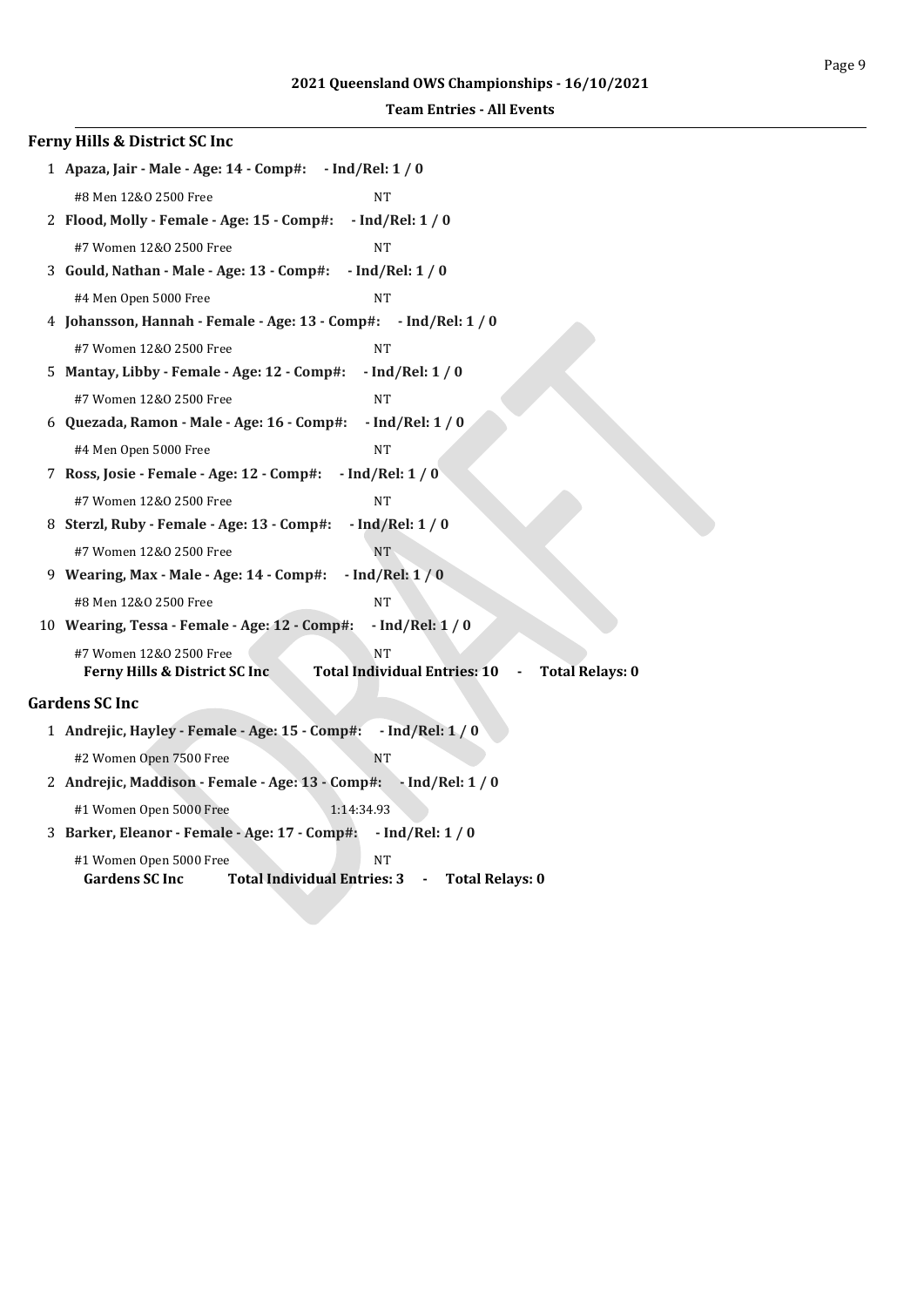| <b>Genesis Aquatics</b>                                                  |
|--------------------------------------------------------------------------|
| 1 Ball, Cooper - Male - Age: 13 - Comp#: - Ind/Rel: 1 / 0                |
| <b>NT</b><br>#8 Men 12&0 2500 Free                                       |
| 2 Berg, Mikaydi - Female - Age: 15 - Comp#: - Ind/Rel: 1 / 0             |
| #7 Women 12&0 2500 Free<br>45:16.14                                      |
| 3 Bolton, Ceylon - Female - Age: 13 - Comp#: - Ind/Rel: 1 / 0            |
| #7 Women 12&0 2500 Free<br><b>NT</b>                                     |
| 4 Bourke, Kaelah - Female - Age: 15 - Comp#:<br>$-$ Ind/Rel: $1/0$       |
| #7 Women 12&0 2500 Free<br>40:33.48                                      |
| 5 Bullman, Abbey - Female - Age: 15 - Comp#: - Ind/Rel: 1 / 0            |
| #7 Women 12&0 2500 Free<br>44:53.66                                      |
| 6 Clarke-Bates, Xavier - Male - Age: 12 - Comp#: - Ind/Rel: 1 / 0        |
| #8 Men 12&0 2500 Free<br>NT                                              |
| 7 Dawson, Margot - Female - Age: 16 - Comp#:<br>$-$ Ind/Rel: 1 / 0       |
| #7 Women 12&0 2500 Free<br><b>NT</b>                                     |
| 8 Fleming, Callum - Male - Age: 12 - Comp#:<br>$-$ Ind/Rel: $1/0$        |
| #8 Men 12&0 2500 Free<br><b>NT</b>                                       |
| 9 Flint, Jake - Male - Age: 14 - Comp#: - Ind/Rel: 1 / 0                 |
| <b>NT</b><br>#8 Men 12&0 2500 Free                                       |
| 10 Gittins, Ellen - Female - Age: 16 - Comp#: - Ind/Rel: 1 / 0           |
| 41:06.92<br>#7 Women 12&0 2500 Free                                      |
| 11 Gittins, Olivia - Female - Age: 15 - Comp#:<br>$-$ Ind/Rel: $1/0$     |
| <b>NT</b><br>#2 Women Open 7500 Free                                     |
| $-$ Ind/Rel: $1/0$<br>12 Gray, Katie - Female - Age: 15 - Comp#:         |
| #7 Women 12&0 2500 Free<br>44:04.83                                      |
| 13 Hardie, Zeph - Male - Age: 15 - Comp#:<br>$-$ Ind/Rel: $1/0$          |
| 40:19.44<br>#8 Men 12&0 2500 Free                                        |
| 14 Jones, Isabella - Female - Age: 14 - Comp#: - Ind/Rel: 1 / 0          |
| #7 Women 12&0 2500 Free<br>44:27.63                                      |
| 15 Lendvay, Luka - Male - Age: 13 - Comp#: - Ind/Rel: 1 / 0              |
| #8 Men 12&0 2500 Free<br><b>NT</b>                                       |
| 16 Liebenberg, Jacobus - Male - Age: 15 - Comp#: - Ind/Rel: 1 / 0        |
| #8 Men 12&0 2500 Free<br>NT                                              |
| 17 Liebenberg, Natasha - Female - Age: 14 - Comp#:<br>$-$ Ind/Rel: 1 / 0 |
| #7 Women 12&0 2500 Free<br><b>NT</b>                                     |
| 18 Mcgrath, Samantha - Female - Age: 14 - Comp#: - Ind/Rel: 1 / 0        |
| #7 Women 12&0 2500 Free<br><b>NT</b>                                     |
| 19 Mcgrath, Selena - Female - Age: 17 - Comp#: - Ind/Rel: 1 / 0          |
| #7 Women 12&0 2500 Free<br><b>NT</b>                                     |
| 20 Nielsen, Ralph - Male - Age: 12 - Comp#:<br>$-$ Ind/Rel: $1/0$        |
| #8 Men 12&0 2500 Free<br><b>NT</b>                                       |
| 21 Oates, Jessica - Female - Age: 18 - Comp#:<br>$-$ Ind/Rel: $1/0$      |
| #7 Women 12&0 2500 Free<br>NT                                            |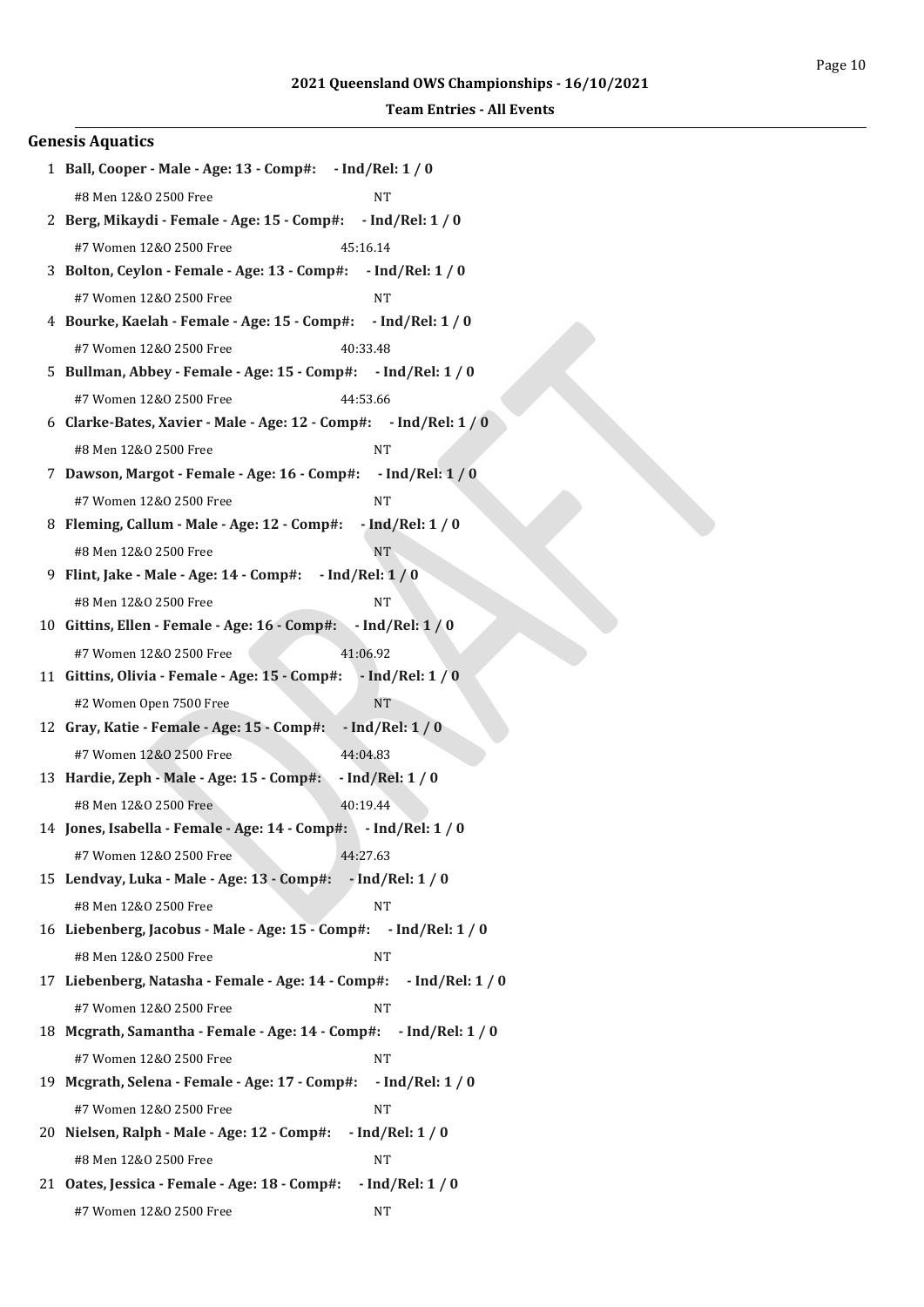| <b>Genesis Aquatics</b>                                                                                                                           |  |
|---------------------------------------------------------------------------------------------------------------------------------------------------|--|
| 22 Ogilvie-Swan, Mia - Female - Age: 14 - Comp#: - Ind/Rel: 1 / 0                                                                                 |  |
| #7 Women 12&0 2500 Free<br>45:28.89                                                                                                               |  |
| 23 Petherbridge, Emily - Female - Age: 13 - Comp#: - Ind/Rel: 1 / 0                                                                               |  |
| #7 Women 12&0 2500 Free<br>46:56.87                                                                                                               |  |
| 24 Rand, Madison - Female - Age: 12 - Comp#: - Ind/Rel: 1 / 0                                                                                     |  |
| #7 Women 12&0 2500 Free<br><b>NT</b>                                                                                                              |  |
| 25 Sharpe, Makenzie - Female - Age: 12 - Comp#: - Ind/Rel: 1 / 0                                                                                  |  |
| #7 Women 12&0 2500 Free<br><b>NT</b>                                                                                                              |  |
| 26 Soltermann, Robert - Male - Age: 16 - Comp#: - Ind/Rel: 1 / 0                                                                                  |  |
| #4 Men Open 5000 Free<br><b>NT</b>                                                                                                                |  |
| 27 Taylor, Mia - Female - Age: 14 - Comp#:<br>$-$ Ind/Rel: 1 / 0                                                                                  |  |
| #7 Women 12&0 2500 Free<br>41:34.32                                                                                                               |  |
| 28 Weldon, Kaitlyn - Female - Age: 21 - Comp#: - Ind/Rel: 1 / 0                                                                                   |  |
| #7 Women 12&0 2500 Free<br><b>NT</b>                                                                                                              |  |
| 29 Whalley, Lauren - Female - Age: 14 - Comp#: - Ind/Rel: 1 / 0                                                                                   |  |
| #1 Women Open 5000 Free<br><b>NT</b>                                                                                                              |  |
| 30 Young, Isabella - Female - Age: 14 - Comp#:<br>$-$ Ind/Rel: $1/0$                                                                              |  |
| 41:33.13<br>#7 Women 12&0 2500 Free<br><b>Total Individual Entries: 30</b><br><b>Total Relays: 0</b><br><b>Genesis Aquatics</b><br>$\blacksquare$ |  |
| <b>Goodlife Community SC Inc.</b>                                                                                                                 |  |
| 1 Batzloff, Sienna - Female - Age: 15 - Comp#:<br>$-$ Ind/Rel: $1/0$                                                                              |  |
| <b>NT</b><br>#2 Women Open 7500 Free                                                                                                              |  |
| 2 Carter, Sienna - Female - Age: 12 - Comp#:<br>$-$ Ind/Rel: 1 / 0                                                                                |  |
| #1 Women Open 5000 Free<br><b>NT</b>                                                                                                              |  |
| $-$ Ind/Rel: $1/0$<br>3 Harknett, Noah - Male - Age: 13 - Comp#:                                                                                  |  |
| #8 Men 12&0 2500 Free<br>NT                                                                                                                       |  |
| 4 Quinn, Daisy - Female - Age: 14 - Comp#: - Ind/Rel: 1 / 0                                                                                       |  |
| #1 Women Open 5000 Free<br>1:06:55.75                                                                                                             |  |
| 5 Scally, Michaela - Female - Age: 15 - Comp#:<br>$-$ Ind/Rel: 1 / 0                                                                              |  |
| #2 Women Open 7500 Free<br><b>NT</b>                                                                                                              |  |
| 6 Tipper, Honey - Female - Age: 17 - Comp#:<br>$-$ Ind/Rel: 1 / 0                                                                                 |  |
| #1 Women Open 5000 Free<br>1:07:18.95                                                                                                             |  |
| 7 Whitfield, Estelle - Female - Age: 12 - Comp#: - Ind/Rel: 1 / 0                                                                                 |  |
| #7 Women 12&0 2500 Free<br><b>NT</b>                                                                                                              |  |
| <b>Total Individual Entries: 7</b><br><b>Goodlife Community SC Inc.</b><br><b>Total Relays: 0</b><br>$\sim$ $ \sim$                               |  |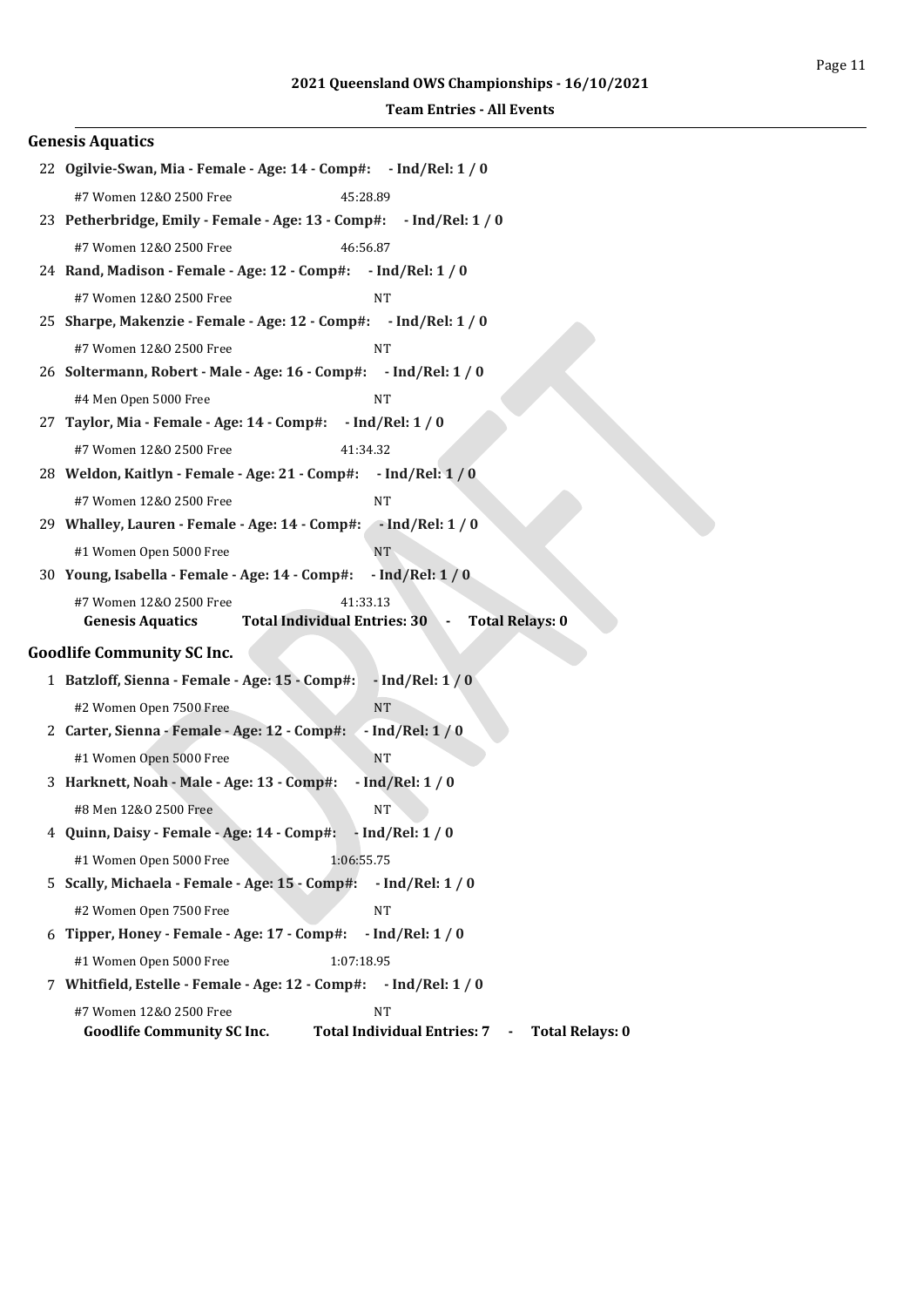| <b>Grace SC</b>                                                                                                                        |  |  |
|----------------------------------------------------------------------------------------------------------------------------------------|--|--|
| 1 Baker, Samuel - Male - Age: 13 - Comp#: - Ind/Rel: 1 / 0                                                                             |  |  |
| #8 Men 12&0 2500 Free<br>NT                                                                                                            |  |  |
| 2 Coulson, Maddison-Rose - Female - Age: 15 - Comp#:<br>$-$ Ind/Rel: 1 / 0                                                             |  |  |
| #1 Women Open 5000 Free<br><b>NT</b>                                                                                                   |  |  |
| 3 Cunningham, Maxwell - Male - Age: 12 - Comp#: - Ind/Rel: 1 / 0                                                                       |  |  |
| #8 Men 12&0 2500 Free<br><b>NT</b>                                                                                                     |  |  |
| 4 Foroush, Soha - Female - Age: 13 - Comp#:<br>$-$ Ind/Rel: $1/0$                                                                      |  |  |
| #7 Women 12&0 2500 Free<br><b>NT</b>                                                                                                   |  |  |
| 5 Lawler, Macey - Female - Age: 12 - Comp#:<br>$-$ Ind/Rel: $1/0$                                                                      |  |  |
| #7 Women 12&0 2500 Free<br><b>NT</b>                                                                                                   |  |  |
| 6 Rodd, Elailah - Female - Age: 13 - Comp#:<br>$-$ Ind/Rel: 1 / 0                                                                      |  |  |
| #7 Women 12&0 2500 Free<br><b>NT</b>                                                                                                   |  |  |
| 7 Shaw, Alia - Female - Age: 13 - Comp#:<br>$-$ Ind/Rel: $1/0$                                                                         |  |  |
| #7 Women 12&0 2500 Free<br>40:53.53                                                                                                    |  |  |
| 8 Smith, Lily - Female - Age: 16 - Comp#:<br>$-$ Ind/Rel: $1/0$                                                                        |  |  |
| #1 Women Open 5000 Free<br><b>NT</b>                                                                                                   |  |  |
| $-$ Ind/Rel: $1/0$<br>9 Smith, Olivia - Female - Age: 13 - Comp#:                                                                      |  |  |
| #7 Women 12&0 2500 Free<br><b>NT</b>                                                                                                   |  |  |
| <b>Total Individual Entries: 9</b><br><b>Grace SC</b><br><b>Total Relays: 0</b><br>$\blacksquare$                                      |  |  |
| <b>Griffith University SC</b>                                                                                                          |  |  |
| 1 Asquith, Piper - Female - Age: 13 - Comp#:<br>$-$ Ind/Rel: $1/0$                                                                     |  |  |
| #7 Women 12&0 2500 Free<br><b>NT</b>                                                                                                   |  |  |
| $-$ Ind/Rel: $1/0$<br>2 Tazaki, Sara - Female - Age: 18 - Comp#:                                                                       |  |  |
| #3 Women Open 10000 Free<br><b>NT</b><br><b>Griffith University SC</b><br><b>Total Individual Entries: 2</b><br><b>Total Relays: 0</b> |  |  |
| <b>Hong Kong Federation</b>                                                                                                            |  |  |
| 1 Thornley (V), William - Male - Age: 19 - Comp#:<br>$-$ Ind/Rel: 1 / 0                                                                |  |  |
| 1:57:22.85<br>#6 Men Open 10000 Free                                                                                                   |  |  |

**Hong Kong Federation Total Individual Entries: 1 - Total Relays: 0**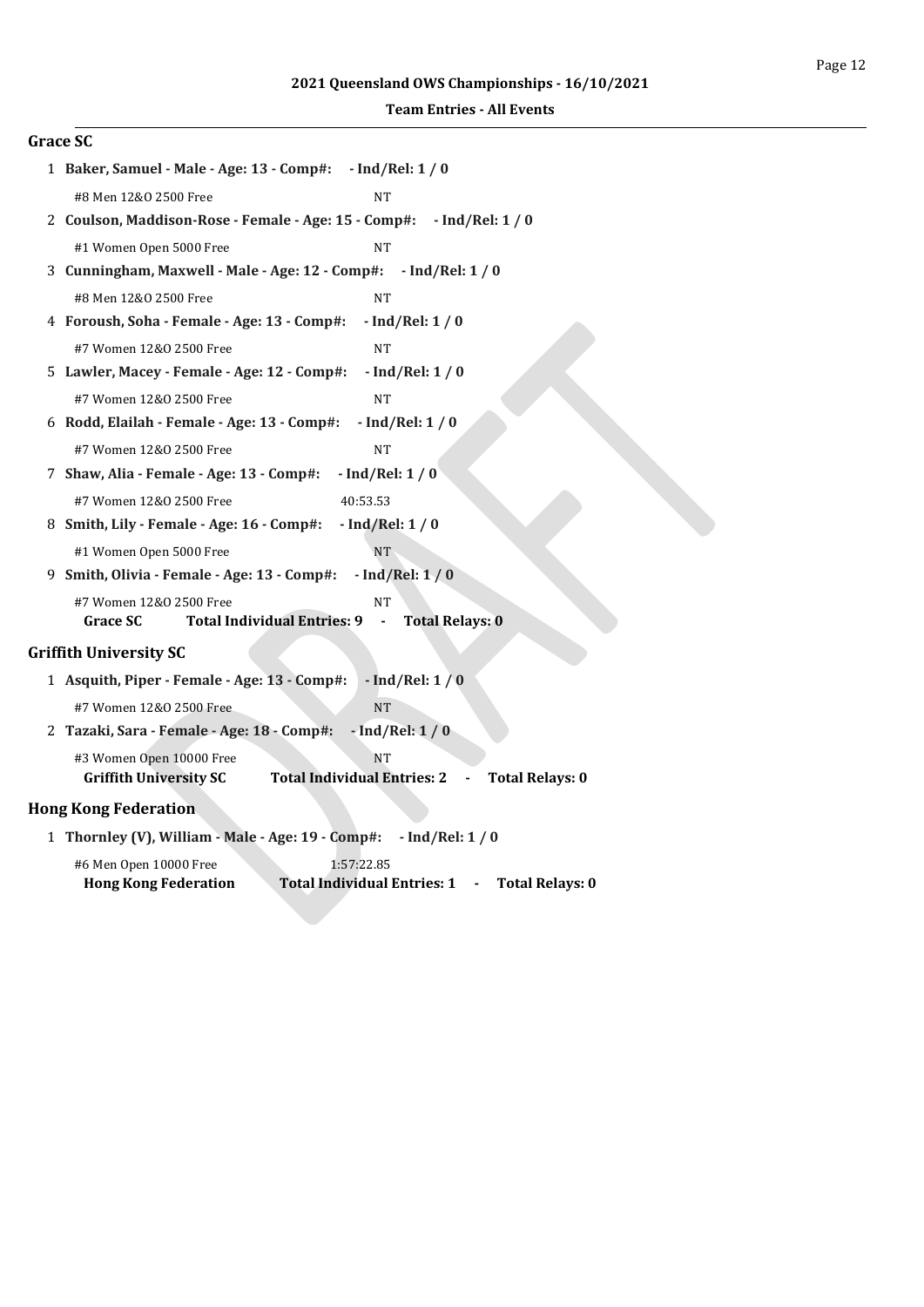| <b>Ipswich Grammar School SC Inc</b>                                                                                                                         |
|--------------------------------------------------------------------------------------------------------------------------------------------------------------|
| 1 Carvolth, Sebastien - Male - Age: 17 - Comp#: - Ind/Rel: 1 / 0                                                                                             |
| #8 Men 12&0 2500 Free<br><b>NT</b>                                                                                                                           |
| 2 Cole, Tahlia - Female - Age: 14 - Comp#:<br>$-$ Ind/Rel: $1/0$                                                                                             |
| #7 Women 12&0 2500 Free<br><b>NT</b>                                                                                                                         |
| $-$ Ind/Rel: $1/0$<br>3 Harty, Fraser - Male - Age: 13 - Comp#:                                                                                              |
| #8 Men 12&0 2500 Free<br>NT                                                                                                                                  |
| $-$ Ind/Rel: $1/0$<br>4 Harty, Hamish - Male - Age: 16 - Comp#:                                                                                              |
| #8 Men 12&0 2500 Free<br><b>NT</b>                                                                                                                           |
| 5 Meyer, Evelynne - Female - Age: 13 - Comp#:<br>$-$ Ind/Rel: $1/0$                                                                                          |
| #7 Women 12&0 2500 Free<br><b>NT</b>                                                                                                                         |
| 6 Williams, Benjamin - Male - Age: 12 - Comp#: - Ind/Rel: 1 / 0                                                                                              |
| #8 Men 12&0 2500 Free<br><b>NT</b><br><b>Total Individual Entries: 6</b><br><b>Ipswich Grammar School SC Inc</b><br><b>Total Relays: 0</b><br>$\blacksquare$ |
| Kawana Waters SC Inc                                                                                                                                         |
| 1 Moore, Caitlin - Female - Age: 17 - Comp#:<br>$-$ Ind/Rel: 1 / 0                                                                                           |
| #2 Women Open 7500 Free<br>1:45:55.31                                                                                                                        |
| $-$ Ind/Rel: $1/0$<br>2 Moore, Joshua - Male - Age: 15 - Comp#:                                                                                              |
| #4 Men Open 5000 Free<br><b>NT</b>                                                                                                                           |
| 3 Philemon, Kaedyn - Male - Age: 16 - Comp#:<br>$-$ Ind/Rel: $1/0$                                                                                           |
| #8 Men 12&0 2500 Free<br><b>NT</b>                                                                                                                           |
| 4 Richardson, Elle - Female - Age: 12 - Comp#:<br>$-$ Ind/Rel: $1/0$                                                                                         |
| <b>NT</b><br>#7 Women 12&0 2500 Free                                                                                                                         |
| 5 Tagg, Chanelle - Female - Age: 13 - Comp#:<br>$-$ Ind/Rel: $1/0$                                                                                           |
| #1 Women Open 5000 Free<br><b>NT</b>                                                                                                                         |
| $-$ Ind/Rel: $1/0$<br>6 Tagg, Sophia - Female - Age: 13 - Comp#:                                                                                             |
| #1 Women Open 5000 Free<br><b>NT</b>                                                                                                                         |
| 7 Wassing, Ella - Female - Age: 19 - Comp#:<br>$-$ Ind/Rel: $1/0$                                                                                            |
| 2:13:56.74<br>#3 Women Open 10000 Free<br><b>Total Individual Entries: 7</b><br><b>Kawana Waters SC Inc.</b><br><b>Total Relays: 0</b><br>$\sim$ 100 $\pm$   |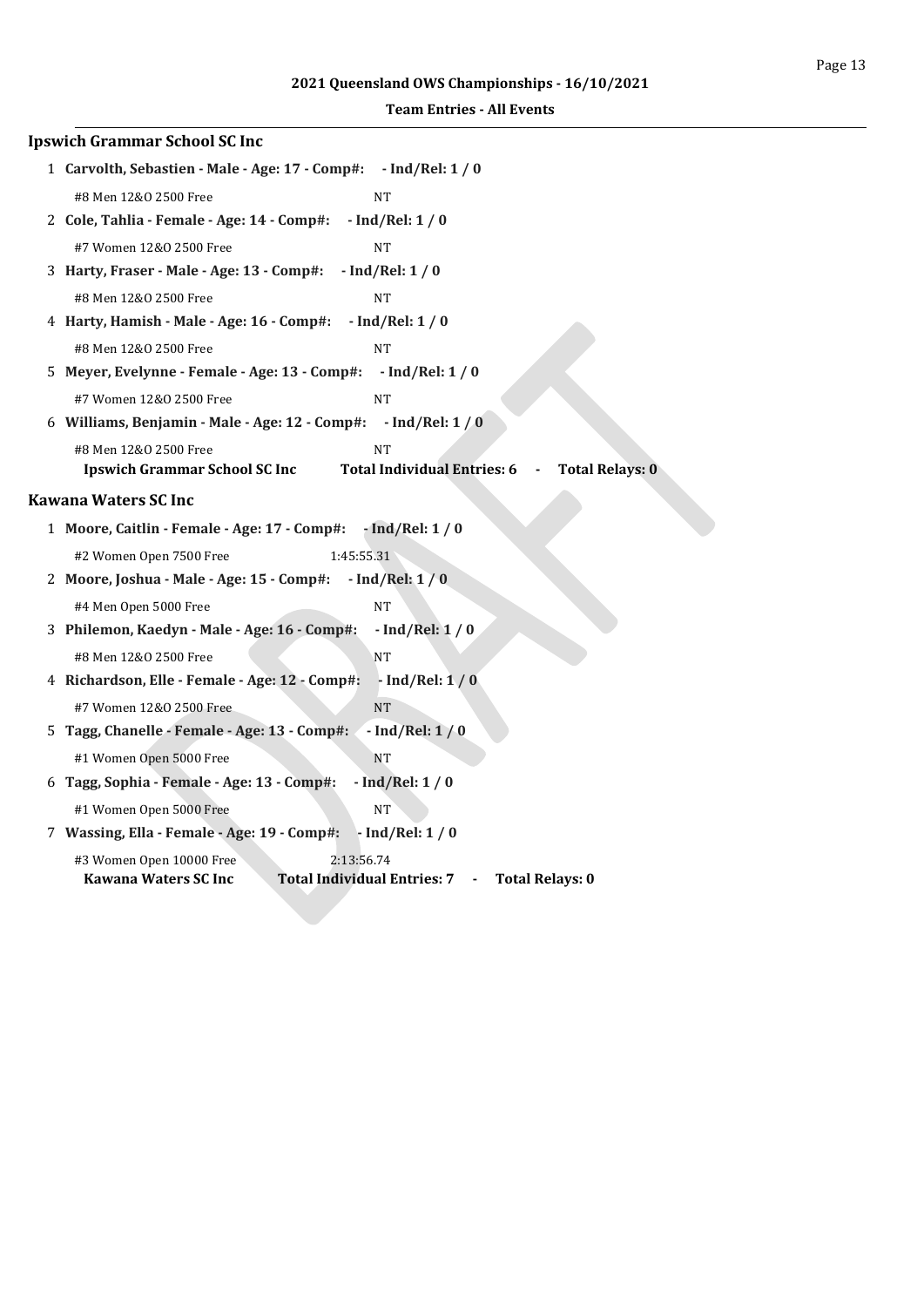| <b>Lawnton SC Inc</b>                                                                                            |
|------------------------------------------------------------------------------------------------------------------|
| 1 Burke, Hayden - Male - Age: 12 - Comp#: - Ind/Rel: 1 / 0                                                       |
| #8 Men 12&0 2500 Free<br><b>NT</b>                                                                               |
| $-$ Ind/Rel: 1 / 0<br>2 Duke, Mitchell - Male - Age: 14 - Comp#:                                                 |
| #8 Men 12&0 2500 Free<br><b>NT</b>                                                                               |
| 3 Eberhardt, Jordan - Male - Age: 13 - Comp#:<br>$-$ Ind/Rel: $1/0$                                              |
| #8 Men 12&0 2500 Free<br><b>NT</b>                                                                               |
| 4 Farrell, Isabel - Female - Age: 13 - Comp#:<br>$-$ Ind/Rel: 1 / 0                                              |
| #7 Women 12&0 2500 Free<br><b>NT</b>                                                                             |
| $-$ Ind/Rel: $1/0$<br>5 Gale, Catlynn - Female - Age: 15 - Comp#:                                                |
| #7 Women 12&0 2500 Free<br><b>NT</b>                                                                             |
| 6 Kelsey, Emma - Female - Age: 14 - Comp#:<br>$-$ Ind/Rel: $1/0$                                                 |
| #7 Women 12&0 2500 Free<br>NT                                                                                    |
| 7 Lowe-Barnsdale, Jessa - Female - Age: 13 - Comp#:<br>$-$ Ind/Rel: 1 / 0                                        |
| #7 Women 12&0 2500 Free<br>NT                                                                                    |
| 8 Lowe-Barnsdale, Jordyn - Female - Age: 14 - Comp#: - Ind/Rel: 1 / 0                                            |
| #7 Women 12&0 2500 Free<br><b>NT</b>                                                                             |
| 9 Postle, Ella - Female - Age: 12 - Comp#:<br>$-$ Ind/Rel: $1/0$                                                 |
| #7 Women 12&0 2500 Free<br><b>NT</b>                                                                             |
| $-$ Ind/Rel: $1/0$<br>10 Stanford, Andrew - Male - Age: 14 - Comp#:                                              |
| #8 Men 12&0 2500 Free<br><b>NT</b>                                                                               |
| Total Individual Entries: 10 -<br><b>Total Relays: 0</b><br><b>Lawnton SC Inc</b>                                |
| <b>Logan Vikings SC Inc</b>                                                                                      |
| 1 Bubb, Angela - Female - Age: 15 - Comp#: - Ind/Rel: 1 / 0                                                      |
| #1 Women Open 5000 Free<br><b>NT</b>                                                                             |
| 2 Burton, Riley - Male - Age: 13 - Comp#:<br>$-$ Ind/Rel: $1/0$                                                  |
| #8 Men 12&0 2500 Free<br>40:49.61                                                                                |
| 3 Crang, Phebe - Female - Age: 13 - Comp#: - Ind/Rel: 1 / 0                                                      |
| #7 Women 12&0 2500 Free<br>41:36.35                                                                              |
| 4 Kracke, Kym - Female - Age: 14 - Comp#: - Ind/Rel: 1 / 0                                                       |
| #1 Women Open 5000 Free<br>1:19:05.11                                                                            |
| 5 O'Brien, Jacob - Male - Age: 12 - Comp#:<br>$-$ Ind/Rel: 1 / 0                                                 |
| #8 Men 12&0 2500 Free<br><b>NT</b>                                                                               |
| 6 Pocock, Finn - Female - Age: 12 - Comp#:<br>$-$ Ind/Rel: 1 / 0                                                 |
| #7 Women 12&0 2500 Free<br><b>NT</b>                                                                             |
| <b>Total Individual Entries: 6</b><br><b>Logan Vikings SC Inc</b><br><b>Total Relays: 0</b><br>$\sim$            |
| MCA SC Inc (QLD)                                                                                                 |
| 1 Bathe, Angus - Male - Age: 17 - Comp#:<br>$-$ Ind/Rel: 1 / 0                                                   |
| #6 Men Open 10000 Free<br><b>NT</b>                                                                              |
| 2 Leigh, James - Male - Age: 14 - Comp#:<br>$-$ Ind/Rel: 1 / 0                                                   |
| #8 Men 12&0 2500 Free<br>34:00.21<br>Total Individual Entries: 2 -<br><b>Total Relays: 0</b><br>MCA SC Inc (QLD) |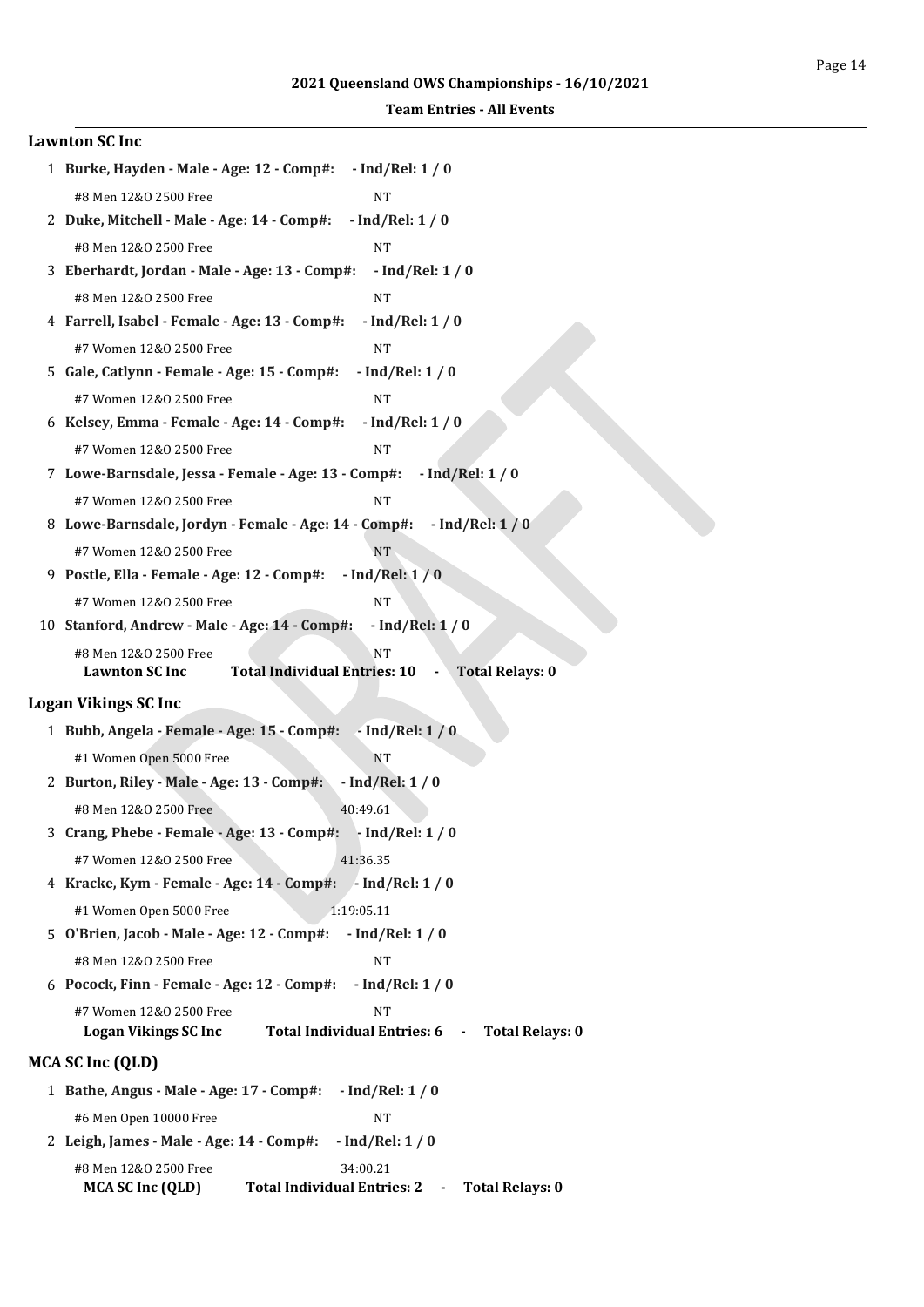| Miami SC Inc                                                                                              |
|-----------------------------------------------------------------------------------------------------------|
| 1 Breeze, Olivia - Female - Age: 17 - Comp#:<br>$-$ Ind/Rel: 1 / 0                                        |
| #1 Women Open 5000 Free<br><b>NT</b>                                                                      |
| 2 Bromage, Zachary - Male - Age: 19 - Comp#: - Ind/Rel: 1 / 0                                             |
| #4 Men Open 5000 Free<br>1:00:57.18                                                                       |
| 3 Dowker, Imogen - Female - Age: 12 - Comp#: - Ind/Rel: 1 / 0                                             |
| #7 Women 12&0 2500 Free<br>NT                                                                             |
| 4 Etherington, Ellie-Dee - Female - Age: 15 - Comp#:<br>$-$ Ind/Rel: 1 / 0                                |
| #2 Women Open 7500 Free<br><b>NT</b>                                                                      |
| 5 Morgan, David - Male - Age: 27 - Comp#:<br>$-$ Ind/Rel: 1 / 0                                           |
| #4 Men Open 5000 Free<br>57:22.50                                                                         |
| 6 O'Brien, Ashton - Male - Age: 12 - Comp#: - Ind/Rel: 1 / 0                                              |
| #8 Men 12&0 2500 Free<br><b>NT</b>                                                                        |
| 7 Rees, Ruben - Male - Age: 18 - Comp#: - Ind/Rel: 1 / 0                                                  |
| #6 Men Open 10000 Free<br><b>NT</b>                                                                       |
| Miami SC Inc<br>Total Individual Entries: 7 -<br><b>Total Relays: 0</b>                                   |
| <b>Moreton Bay Swimming</b>                                                                               |
| $-$ Ind/Rel: 1 / 0<br>1 Blank, Jasmine - Female - Age: 15 - Comp#:                                        |
| #7 Women 12&0 2500 Free<br><b>NT</b>                                                                      |
| 2 Chitukudza, Felicity - Female - Age: 17 - Comp#: - Ind/Rel: 1 / 0                                       |
| #1 Women Open 5000 Free<br><b>NT</b>                                                                      |
| 3 Chitukudza, Francesca - Female - Age: 14 - Comp#:<br>$-$ Ind/Rel: 1 / 0                                 |
| #7 Women 12&0 2500 Free<br><b>NT</b>                                                                      |
| 4 Chitukudza, Francis - Male - Age: 14 - Comp#:<br>$-$ Ind/Rel: $1/0$                                     |
| #8 Men 12&0 2500 Free<br><b>NT</b>                                                                        |
| $-$ Ind/Rel: $1/0$<br>5 Daff, Amy - Female - Age: 15 - Comp#:                                             |
| #7 Women 12&0 2500 Free<br>NT                                                                             |
| 6 Grant, Alexander - Male - Age: 20 - Comp#:<br>$-$ Ind/Rel: 1 / 0                                        |
| #8 Men 12&0 2500 Free<br><b>NT</b>                                                                        |
| 7 Mills, Peter - Male - Age: 25 - Comp#:<br>$-$ Ind/Rel: 1 / 0                                            |
| <b>NT</b><br>#8 Men 12&0 2500 Free                                                                        |
| Total Individual Entries: 7 - Total Relays: 0<br><b>Moreton Bay Swimming</b>                              |
| <b>Mountain Creek Mooloolaba SC</b>                                                                       |
| 1 O'Pray, Jay - Female - Age: 13 - Comp#:<br>$-$ Ind/Rel: 1 / 0                                           |
| #7 Women 12&0 2500 Free<br>NT                                                                             |
| <b>Mountain Creek Mooloolaba SC</b><br>Total Individual Entries: 1 -<br><b>Total Relays: 0</b>            |
| <b>Newmarket Racers SC Inc</b>                                                                            |
| 1 Houslip, Addison - Female - Age: 12 - Comp#: - Ind/Rel: 1 / 0                                           |
| #7 Women 12&0 2500 Free<br><b>NT</b>                                                                      |
| <b>Total Individual Entries: 1</b><br><b>Total Relays: 0</b><br><b>Newmarket Racers SC Inc.</b><br>$\sim$ |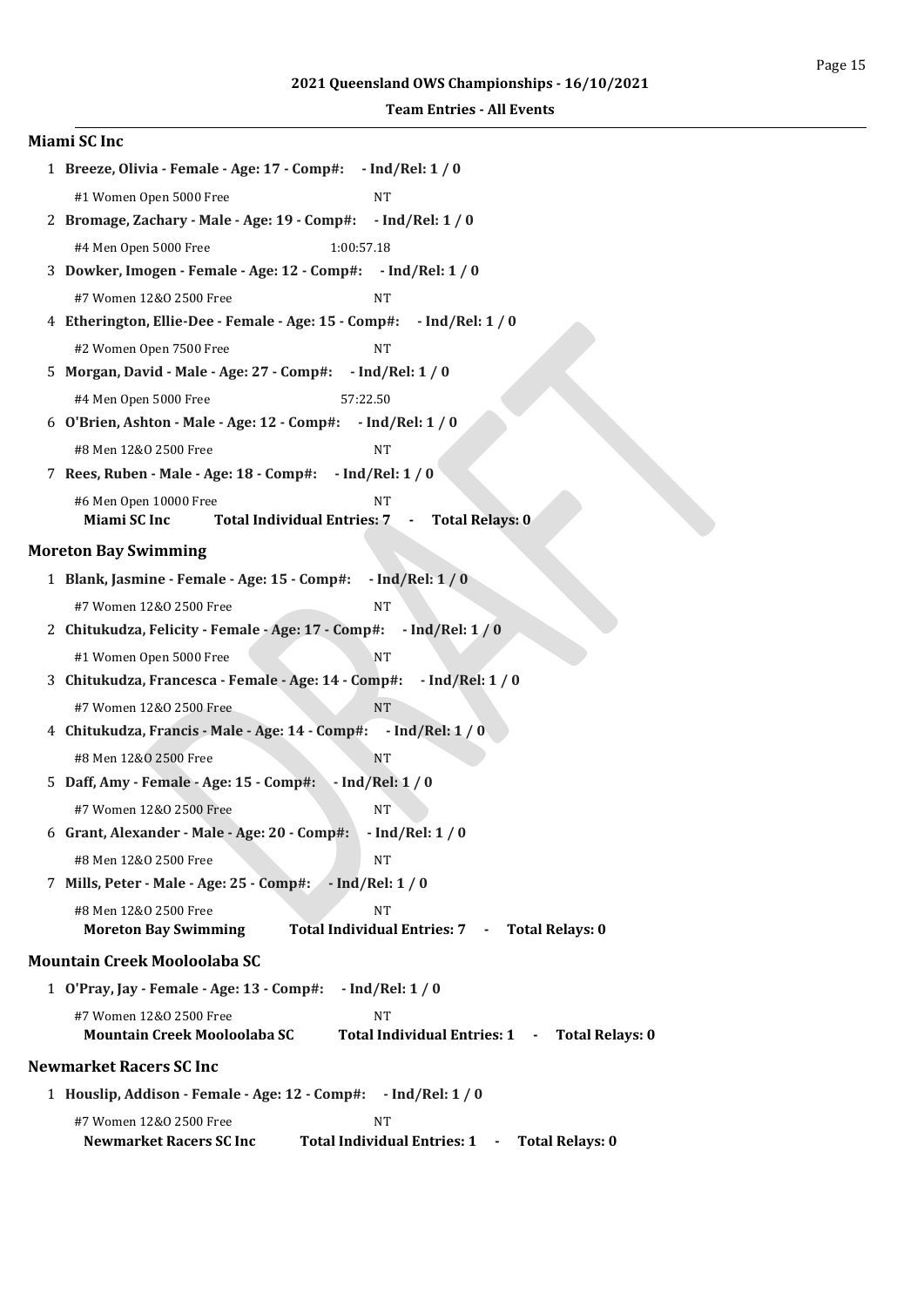| Noosa SC Inc |  |                       |
|--------------|--|-----------------------|
|              |  | 1 Carrel, Kilian - Ma |

| 1 Carrel, Kilian - Male - Age: 17 - Comp#:     - Ind/Rel: 1 / 0                                            |
|------------------------------------------------------------------------------------------------------------|
| #6 Men Open 10000 Free<br>2:06:46.18                                                                       |
| 2 Carrel, Nolan - Male - Age: 16 - Comp#: - Ind/Rel: 1 / 0                                                 |
| #5 Men Open 7500 Free<br><b>NT</b>                                                                         |
| 3 Gibbs-Beal, Finella - Female - Age: 17 - Comp#: - Ind/Rel: 1 / 0                                         |
| #3 Women Open 10000 Free<br>2:08:30.70                                                                     |
| 4 Gibbs-Beal, Lola - Female - Age: 15 - Comp#:     - Ind/Rel: 1 / 0                                        |
| #1 Women Open 5000 Free<br><b>NT</b>                                                                       |
|                                                                                                            |
| #4 Men Open 5000 Free<br><b>NT</b>                                                                         |
| 6 Reynolds, Ella - Female - Age: 14 - Comp#: - Ind/Rel: 1 / 0                                              |
| #1 Women Open 5000 Free<br><b>NT</b>                                                                       |
| 7 Ryan, Taj - Male - Age: 16 - Comp#: - Ind/Rel: 1 / 0                                                     |
| #4 Men Open 5000 Free<br><b>NT</b>                                                                         |
| 8 Sloman, Nick - Male - Age: 23 - Comp#: - Ind/Rel: 1 / 0                                                  |
| #6 Men Open 10000 Free<br>1:54:51.76<br>Noosa SC Inc Total Individual Entries: 8<br><b>Total Relays: 0</b> |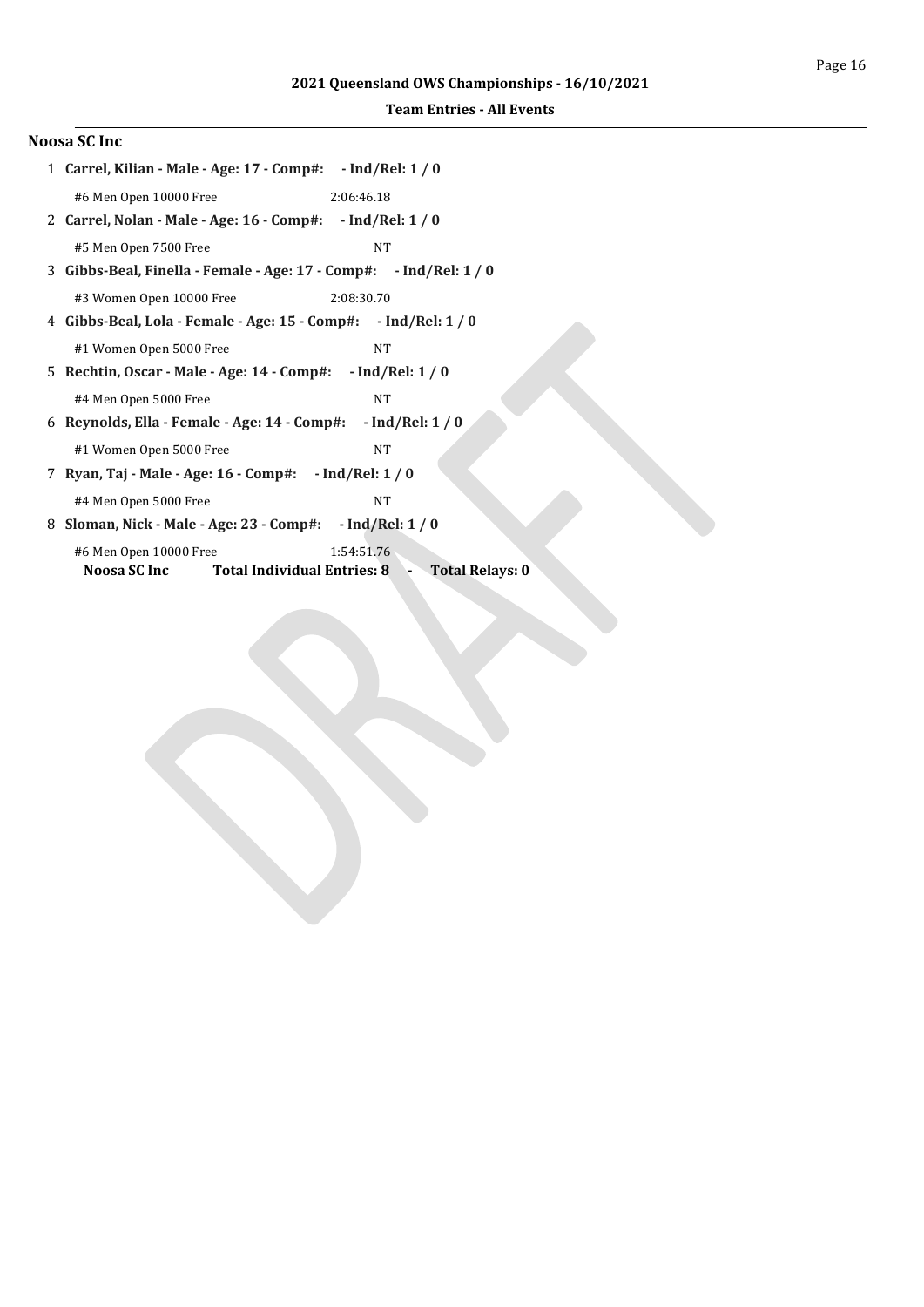| <b>Nudgee College Swimming</b>                                                                                                 |
|--------------------------------------------------------------------------------------------------------------------------------|
| 1 Calder, Amelia - Female - Age: 14 - Comp#:<br>$-$ Ind/Rel: 1 / 0                                                             |
| #1 Women Open 5000 Free<br><b>NT</b>                                                                                           |
| 2 Davies, Callum - Male - Age: 14 - Comp#:<br>$-$ Ind/Rel: $1/0$                                                               |
| <b>NT</b><br>#8 Men 12&0 2500 Free                                                                                             |
| 3 Edge, Finlee - Female - Age: 14 - Comp#:<br>$-$ Ind/Rel: 1 / 0                                                               |
| #7 Women 12&0 2500 Free<br><b>NT</b>                                                                                           |
| 4 Edge, Madison - Female - Age: 15 - Comp#:<br>$-$ Ind/Rel: 1 / 0                                                              |
| #7 Women 12&0 2500 Free<br><b>NT</b>                                                                                           |
| 5 Hockey, William - Male - Age: 14 - Comp#:<br>$-$ Ind/Rel: 1 / 0                                                              |
| <b>NT</b><br>#8 Men 12&0 2500 Free                                                                                             |
| 6 Manthey, Alyssa - Female - Age: 15 - Comp#:<br>$-$ Ind/Rel: $1/0$                                                            |
| #7 Women 12&0 2500 Free<br><b>NT</b>                                                                                           |
| 7 Mcdonnell, Jaxon - Male - Age: 12 - Comp#:<br>$-$ Ind/Rel: $1/0$                                                             |
| #8 Men 12&0 2500 Free<br><b>NT</b>                                                                                             |
| 8 Mouatt, Jessica - Female - Age: 19 - Comp#:<br>$-$ Ind/Rel: 1 / 0                                                            |
| 1:01:16.41<br>#1 Women Open 5000 Free                                                                                          |
| 9 Panetta, Sofia - Female - Age: 13 - Comp#: - Ind/Rel: 1 / 0                                                                  |
| 44:09.62<br>#7 Women 12&0 2500 Free                                                                                            |
| $-$ Ind/Rel: $1/0$<br>10 Piper, Dusty - Male - Age: 14 - Comp#:                                                                |
| 40:46.27<br>#8 Men 12&0 2500 Free                                                                                              |
| 11 Piper, Elfie - Male - Age: 13 - Comp#:<br>$-$ Ind/Rel: $1/0$                                                                |
| #8 Men 12&0 2500 Free<br>38:30.68                                                                                              |
| 12 Raymond, Samantha - Female - Age: 14 - Comp#: - Ind/Rel: 1 / 0                                                              |
| 43:30.02<br>#7 Women 12&0 2500 Free                                                                                            |
| 13 Raymond, Thomas - Male - Age: 18 - Comp#: - Ind/Rel: 1 / 0                                                                  |
| #6 Men Open 10000 Free<br>NT                                                                                                   |
| 14 Rowling, Ronan - Male - Age: 12 - Comp#: - Ind/Rel: 1 / 0                                                                   |
| <b>NT</b><br>#8 Men 12&0 2500 Free                                                                                             |
| 15 Thorne, Reegan - Female - Age: 14 - Comp#:<br>$-$ Ind/Rel: 1 / 0                                                            |
| #7 Women 12&0 2500 Free<br>41:31.50                                                                                            |
| 16 Tongia, Charles - Male - Age: 13 - Comp#: - Ind/Rel: 1 / 0                                                                  |
| #8 Men 12&0 2500 Free<br><b>NT</b>                                                                                             |
| <b>Nudgee College Swimming</b><br>Total Individual Entries: 16 -<br><b>Total Relays: 0</b>                                     |
| <b>Palm Beach Currumbin SC Inc</b>                                                                                             |
| 1 Callaghan, Ethan - Male - Age: 15 - Comp#: - Ind/Rel: 1 / 0                                                                  |
| #4 Men Open 5000 Free<br>1:08:43.04                                                                                            |
| 2 Farrington, Zarah - Female - Age: 12 - Comp#: - Ind/Rel: 1 / 0                                                               |
| #7 Women 12&0 2500 Free<br><b>NT</b>                                                                                           |
| $-$ Ind/Rel: 1 / 0<br>3 Spence, Ryne - Female - Age: 12 - Comp#:                                                               |
| #7 Women 12&0 2500 Free<br><b>NT</b><br>Palm Beach Currumbin SC Inc<br>Total Individual Entries: 3 -<br><b>Total Relays: 0</b> |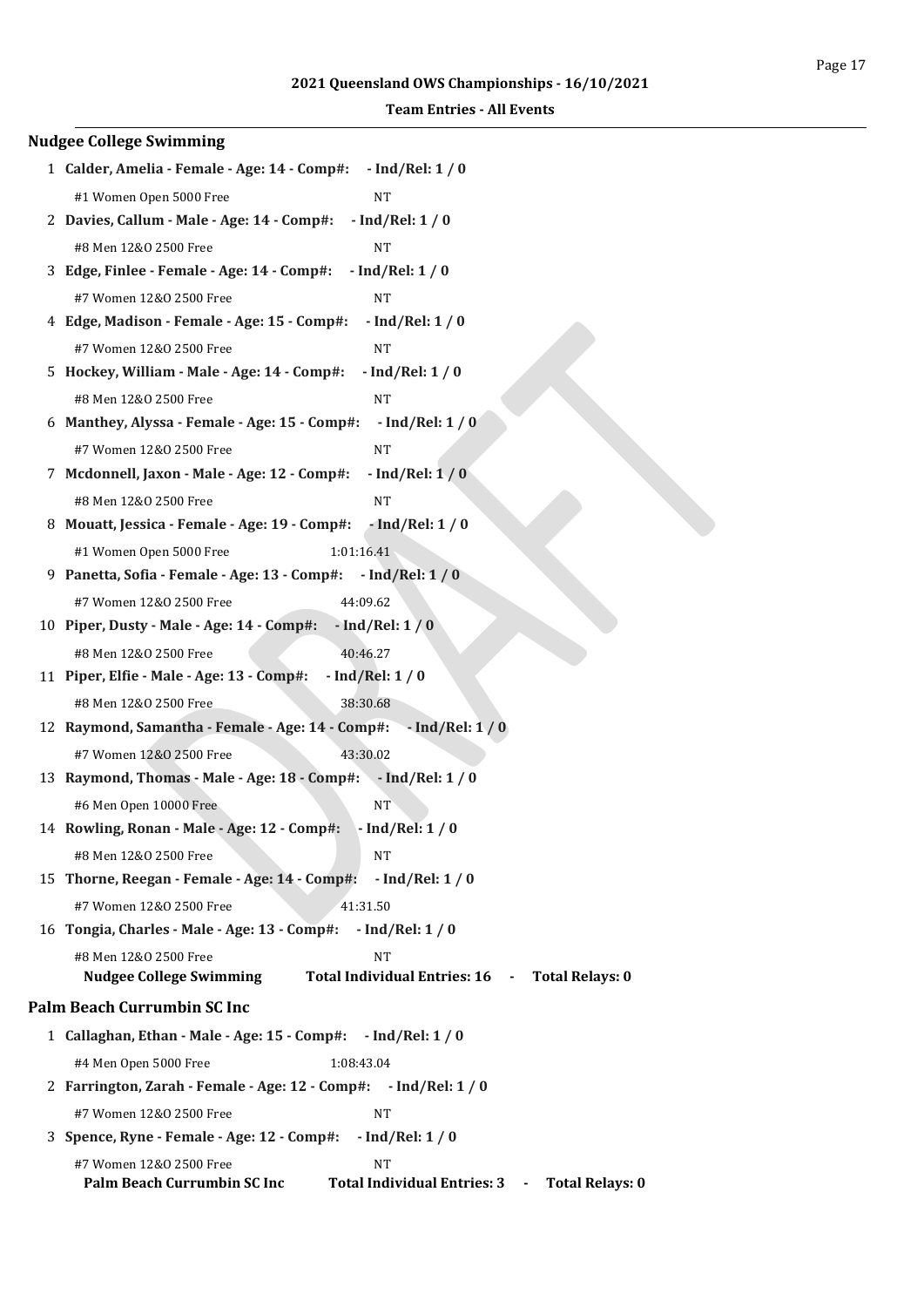# **2021 Queensland OWS Championships - 16/10/2021**

|   | <b>Patriots SC Sunshine Coast Inc</b>                                                                                            |
|---|----------------------------------------------------------------------------------------------------------------------------------|
|   | 1 Higgins, Darcy - Male - Age: 14 - Comp#: - Ind/Rel: 1 / 0                                                                      |
|   | #4 Men Open 5000 Free<br>1:12:08.07<br>Patriots SC Sunshine Coast Inc<br>Total Individual Entries: 1 -<br><b>Total Relays: 0</b> |
|   | Pelican Waters Caloundra SC In                                                                                                   |
|   | 1 Bakker, Cate - Female - Age: 14 - Comp#: - Ind/Rel: 1 / 0                                                                      |
|   | #7 Women 12&0 2500 Free<br><b>NT</b>                                                                                             |
|   | 2 Forrest, Scarlett - Female - Age: 13 - Comp#: - Ind/Rel: 1 / 0                                                                 |
|   | #7 Women 12&0 2500 Free<br>46:26.87                                                                                              |
|   | 3 Langton, Kai - Male - Age: 15 - Comp#: - Ind/Rel: 1 / 0                                                                        |
|   | #8 Men 12&0 2500 Free<br><b>NT</b>                                                                                               |
|   | 4 Simmons, Chelsea - Female - Age: 15 - Comp#: - Ind/Rel: 1/0                                                                    |
|   | #7 Women 12&0 2500 Free<br><b>NT</b>                                                                                             |
|   | $-$ Ind/Rel: $1/0$<br>5 Simmons, Ruby - Female - Age: 12 - Comp#:                                                                |
|   | #7 Women 12&0 2500 Free<br><b>NT</b>                                                                                             |
| 6 | $-$ Ind/Rel: $1/0$<br>Steley, Madison - Female - Age: 16 - Comp#:                                                                |
|   | <b>NT</b><br>#7 Women 12&0 2500 Free                                                                                             |
|   | <b>Total Individual Entries: 6</b><br>Pelican Waters Caloundra SC In<br><b>Total Relays: 0</b>                                   |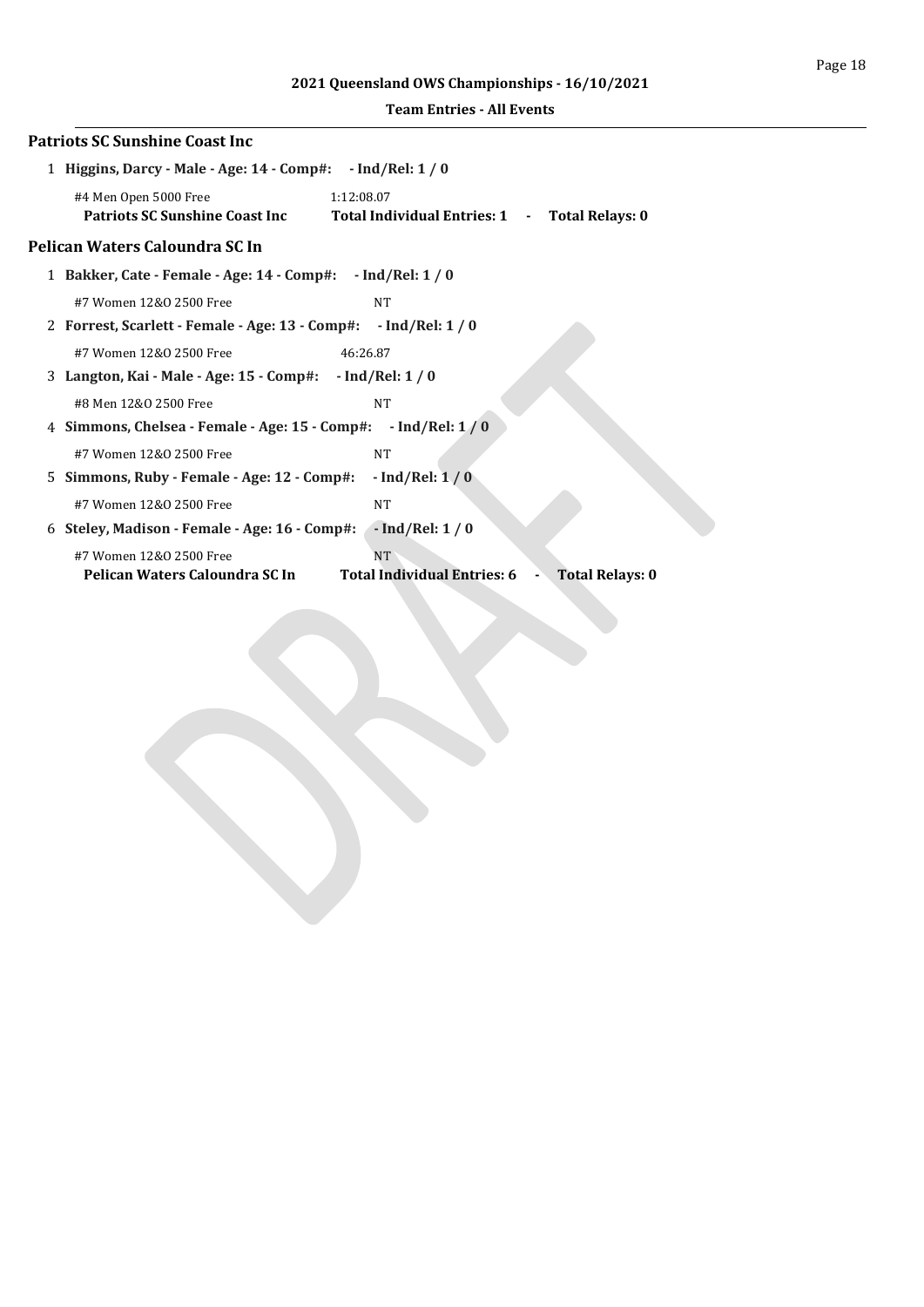| <b>Rackley Hibiscus</b>                                                  |
|--------------------------------------------------------------------------|
| 1 Allman, Thomas - Male - Age: 14 - Comp#: - Ind/Rel: 1 / 0              |
| #8 Men 12&0 2500 Free<br><b>NT</b>                                       |
| 2 Bothwell, Jessica - Female - Age: 13 - Comp#: - Ind/Rel: 1 / 0         |
| #7 Women 12&0 2500 Free<br>NT                                            |
| 3 Brooks, Jaclyn - Female - Age: 17 - Comp#: - Ind/Rel: 1 / 0            |
| #7 Women 12&0 2500 Free<br>50:08.28                                      |
| 4 Cappetti, Isabella - Female - Age: 12 - Comp#: - Ind/Rel: 1 / 0        |
| #7 Women 12&0 2500 Free<br>NT                                            |
| 5 Crisan, Anna - Female - Age: 13 - Comp#: - Ind/Rel: 1 / 0              |
| #1 Women Open 5000 Free<br><b>NT</b>                                     |
| 6 Escobar-Lang, Isabella - Female - Age: 15 - Comp#: - Ind/Rel: 1 / 0    |
| #7 Women 12&0 2500 Free<br>NT                                            |
| 7 Escobar-Lang, Marcelo - Male - Age: 12 - Comp#:<br>$-$ Ind/Rel: $1/0$  |
| #8 Men 12&0 2500 Free<br><b>NT</b>                                       |
| 8 Freckelton, Ethan - Male - Age: 14 - Comp#:<br>$-$ Ind/Rel: 1 / 0      |
| #8 Men 12&0 2500 Free<br><b>NT</b>                                       |
| $-$ Ind/Rel: $1/0$<br>9 Grady, Leilani - Female - Age: 13 - Comp#:       |
| #7 Women 12&0 2500 Free<br>40:27.14                                      |
| 10 Hall, Aleksandar - Male - Age: 12 - Comp#:<br>$-$ Ind/Rel: $1/0$      |
| <b>NT</b><br>#8 Men 12&0 2500 Free                                       |
| 11 Holt, Vanessa - Female - Age: 13 - Comp#:<br>$-$ Ind/Rel: $1/0$       |
| #7 Women 12&0 2500 Free<br>46:27.75                                      |
| 12 Kim, Jun - Male - Age: 14 - Comp#: - Ind/Rel: 1 / 0                   |
| 43:41.21<br>#8 Men 12&0 2500 Free                                        |
| 13 Littler, Alyssa - Female - Age: 15 - Comp#:<br>$-$ Ind/Rel: 1 / 0     |
| #1 Women Open 5000 Free<br>NT                                            |
| 14 Mckenzie, Abigail - Female - Age: 13 - Comp#: - Ind/Rel: 1 / 0        |
| <b>NT</b><br>#7 Women 12&0 2500 Free                                     |
| 15 Osborne, Sasha - Female - Age: 16 - Comp#:<br>$-$ Ind/Rel: 1 / 0      |
| #7 Women 12&0 2500 Free<br>39:51.17                                      |
| 16 Schreiber, Mitchell - Male - Age: 13 - Comp#: - Ind/Rel: 1 / 0        |
| #8 Men 12&0 2500 Free<br><b>NT</b>                                       |
| 17 Scott, Emily - Female - Age: 13 - Comp#:<br>$-$ Ind/Rel: 1 / 0        |
| #7 Women 12&0 2500 Free<br><b>NT</b>                                     |
| 18 Sheng, Yusuke - Male - Age: 17 - Comp#:<br>$-$ Ind/Rel: 1 / 0         |
| #4 Men Open 5000 Free<br>NT                                              |
| 19 Snow-Meredith, Gabi - Female - Age: 14 - Comp#:<br>$-$ Ind/Rel: 1 / 0 |
| #7 Women 12&0 2500 Free<br>NT                                            |
| 20 Snow-Meredith, Jade - Female - Age: 16 - Comp#:<br>$-$ Ind/Rel: 1 / 0 |
| #7 Women 12&0 2500 Free<br><b>NT</b>                                     |
| 21 Wilcockson, Lauren - Female - Age: 16 - Comp#: - Ind/Rel: 1 / 0       |
| #7 Women 12&0 2500 Free<br>NΤ                                            |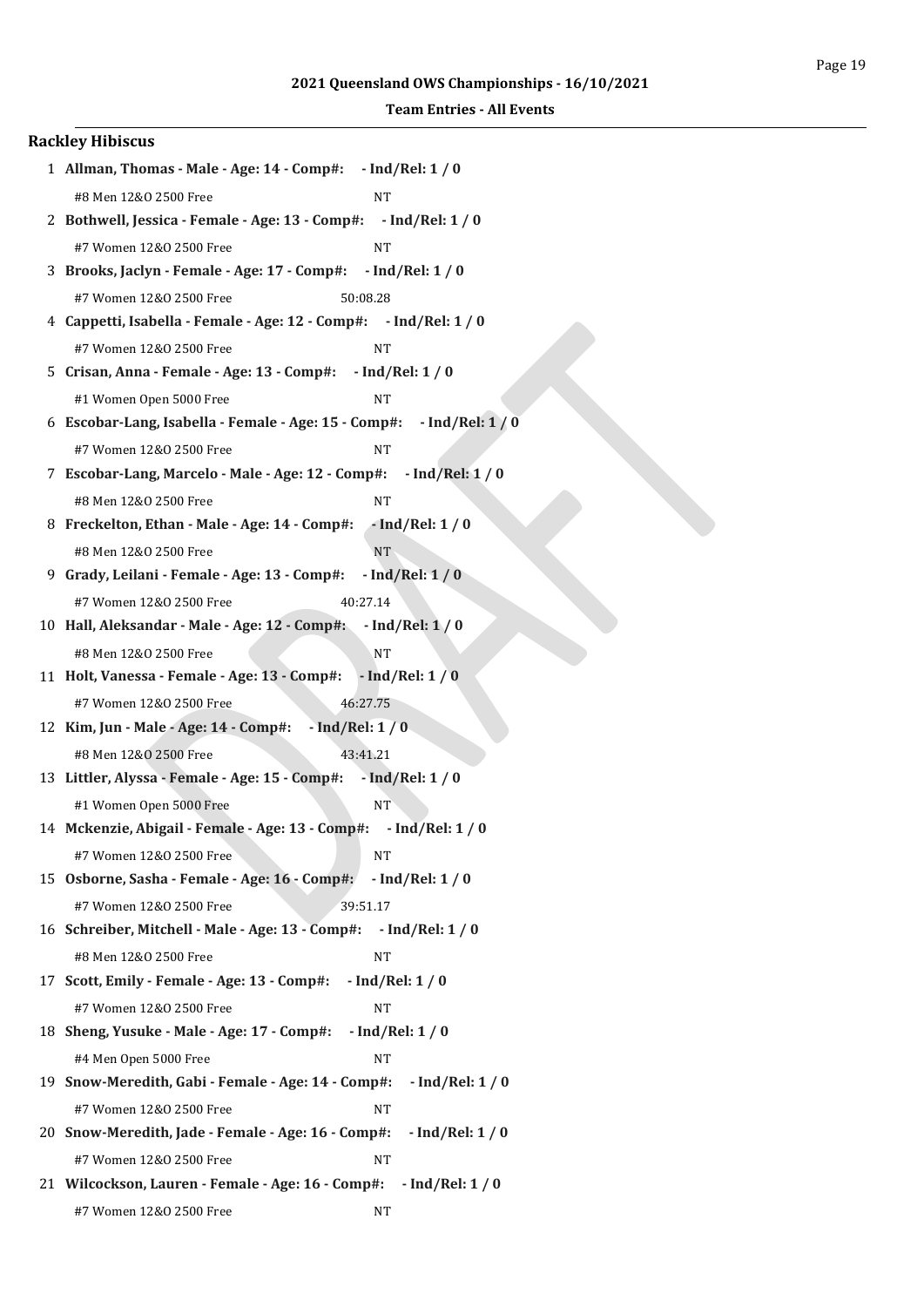| <b>Rackley Hibiscus</b>                                                                                                           |
|-----------------------------------------------------------------------------------------------------------------------------------|
| 22 Wilkins, Koby - Male - Age: 12 - Comp#:<br>$-$ Ind/Rel: 1 / 0                                                                  |
| <b>NT</b><br>#8 Men 12&0 2500 Free                                                                                                |
| 23 Zhang, Laurel - Female - Age: 12 - Comp#:<br>$-$ Ind/Rel: 1 / 0                                                                |
| #7 Women 12&0 2500 Free<br><b>NT</b><br>Total Individual Entries: 23 - Total Relays: 0<br><b>Rackley Hibiscus</b>                 |
| <b>Redcliffe Leagues SC Inc</b>                                                                                                   |
| 1 Rika, Hilary - Female - Age: 13 - Comp#:<br>$-$ Ind/Rel: 1 / 0                                                                  |
| #7 Women 12&0 2500 Free<br><b>NT</b>                                                                                              |
| $-$ Ind/Rel: 1 / 0<br>2 Smith, Rylee - Female - Age: 12 - Comp#:                                                                  |
| #7 Women 12&0 2500 Free<br><b>NT</b><br><b>Total Individual Entries: 2</b><br><b>Total Relays: 0</b><br>Redcliffe Leagues SC Inc  |
| <b>Redlands SC Inc</b>                                                                                                            |
| 1 Brennan, Riley - Male - Age: 15 - Comp#:<br>$-$ Ind/Rel: 1 / 0                                                                  |
| 32:50.16<br>#8 Men 12&0 2500 Free                                                                                                 |
| 2 Collins, Oliver - Male - Age: 18 - Comp#:<br>$-$ Ind/Rel: $1/0$                                                                 |
| #4 Men Open 5000 Free<br><b>NT</b>                                                                                                |
| $-$ Ind/Rel: $1/0$<br>3 Hannam, Leah - Female - Age: 17 - Comp#:                                                                  |
| #1 Women Open 5000 Free<br><b>NT</b>                                                                                              |
| 4 Love, Billy - Male - Age: 13 - Comp#:<br>$-$ Ind/Rel: 1 / 0                                                                     |
| #8 Men 12&0 2500 Free<br>NT                                                                                                       |
| $-$ Ind/Rel: 1 / 0<br>5 Love, Thomas - Male - Age: 15 - Comp#:                                                                    |
| <b>NT</b><br>#8 Men 12&0 2500 Free                                                                                                |
| 6 Palfrey, Regan - Female - Age: 12 - Comp#:<br>$-$ Ind/Rel: $1/0$                                                                |
| #7 Women 12&0 2500 Free<br>NT                                                                                                     |
| 7 Pospisil, Jasna - Female - Age: 13 - Comp#:<br>$-$ Ind/Rel: $1/0$                                                               |
| <b>NT</b><br>#7 Women 12&0 2500 Free                                                                                              |
| 8 Sewell, Charlie - Male - Age: 18 - Comp#:<br>$-$ Ind/Rel: $1/0$                                                                 |
| #4 Men Open 5000 Free<br><b>NT</b>                                                                                                |
| $-$ Ind/Rel: $1/0$<br>9 Smith, Hayden - Male - Age: 14 - Comp#:                                                                   |
| #8 Men 12&0 2500 Free<br><b>NT</b><br><b>Total Individual Entries: 9</b><br><b>Redlands SC Inc</b><br><b>Total Relays: 0</b><br>۰ |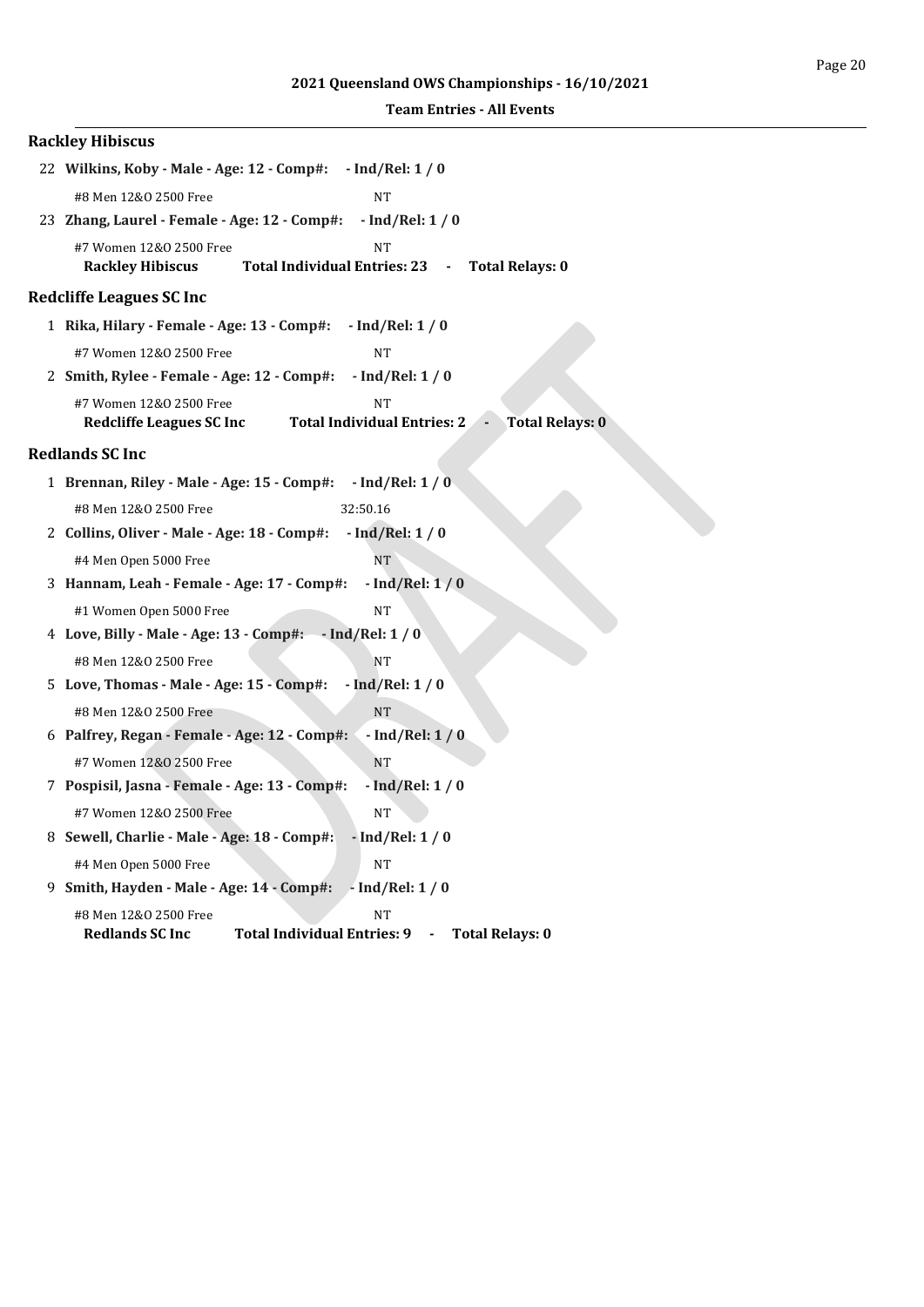| <b>Rocky City ASC Inc</b>                                                                                                          |
|------------------------------------------------------------------------------------------------------------------------------------|
| 1 Chopping, Marlee - Female - Age: 13 - Comp#: - Ind/Rel: 1 / 0                                                                    |
| #1 Women Open 5000 Free<br><b>NT</b>                                                                                               |
| $-$ Ind/Rel: $1/0$<br>2 Goudie, Kade - Male - Age: 18 - Comp#:                                                                     |
| #4 Men Open 5000 Free<br><b>NT</b>                                                                                                 |
| 3 Goudie, Peyten - Male - Age: 13 - Comp#:<br>$-$ Ind/Rel: 1 / 0                                                                   |
| #8 Men 12&0 2500 Free<br><b>NT</b>                                                                                                 |
| 4 Hines, Phoebe - Female - Age: 23 - Comp#:<br>$-$ Ind/Rel: 1 / 0                                                                  |
| #1 Women Open 5000 Free<br><b>NT</b>                                                                                               |
| 5 Hodgetts, Layne - Female - Age: 13 - Comp#:<br>$-$ Ind/Rel: $1/0$                                                                |
| #1 Women Open 5000 Free<br><b>NT</b>                                                                                               |
| 6 Kuss, Lachlan - Male - Age: 14 - Comp#:<br>$-$ Ind/Rel: 1 / 0                                                                    |
| #4 Men Open 5000 Free<br>1:07:36.23                                                                                                |
| 7 Lynch, Jack - Male - Age: 14 - Comp#:<br>$-$ Ind/Rel: 1 / 0                                                                      |
| #4 Men Open 5000 Free<br>1:05:43.01                                                                                                |
| 8 Moor, Elizabeth - Female - Age: 12 - Comp#: - Ind/Rel: 1 / 0                                                                     |
| #7 Women 12&0 2500 Free<br><b>NT</b>                                                                                               |
| $-$ Ind/Rel: $1/0$<br>9 Roberts, Taryn - Female - Age: 15 - Comp#:                                                                 |
| 1:05:43.45<br>#1 Women Open 5000 Free                                                                                              |
| 10 Rodgers, Ashton - Male - Age: 12 - Comp#:<br>$-$ Ind/Rel: $1/0$                                                                 |
| #8 Men 12&0 2500 Free<br><b>NT</b>                                                                                                 |
| 11 Schluter, Renee - Female - Age: 14 - Comp#:<br>$-$ Ind/Rel: $1/0$                                                               |
| #1 Women Open 5000 Free<br>1:18:36.08                                                                                              |
| 12 Smith, Amelie - Female - Age: 13 - Comp#: - Ind/Rel: 1 / 0                                                                      |
| #1 Women Open 5000 Free<br>NT                                                                                                      |
| 13 Wemmerslager, Oscar - Male - Age: 14 - Comp#: - Ind/Rel: 1 / 0                                                                  |
| NT <sup></sup><br>#4 Men Open 5000 Free<br>Total Individual Entries: 13 - Total Relays: 0<br><b>Rocky City ASC Inc.</b>            |
|                                                                                                                                    |
| <b>Sheldon Academy of Sport</b>                                                                                                    |
| 1 Towner, Harry - Male - Age: 18 - Comp#: - Ind/Rel: 1 / 0                                                                         |
| 1:07:18.29<br>#4 Men Open 5000 Free<br><b>Sheldon Academy of Sport</b><br>Total Individual Entries: 1 - Total Relays: 0            |
| <b>Somerset SC (Gold Coast)</b>                                                                                                    |
| 1 Tickle, Jake - Male - Age: 12 - Comp#:<br>$-$ Ind/Rel: 1 / 0                                                                     |
| #8 Men 12&0 2500 Free<br><b>NT</b>                                                                                                 |
| 2 Zunker, Maya - Female - Age: 12 - Comp#:<br>$-$ Ind/Rel: 1 / 0                                                                   |
| #7 Women 12&0 2500 Free<br><b>NT</b><br><b>Somerset SC (Gold Coast)</b><br>Total Individual Entries: 2 -<br><b>Total Relays: 0</b> |
| <b>Southport Olympic SC Inc</b>                                                                                                    |
| 1 Mower, Mason - Male - Age: 12 - Comp#: - Ind/Rel: 1 / 0                                                                          |
| #8 Men 12&0 2500 Free<br><b>NT</b>                                                                                                 |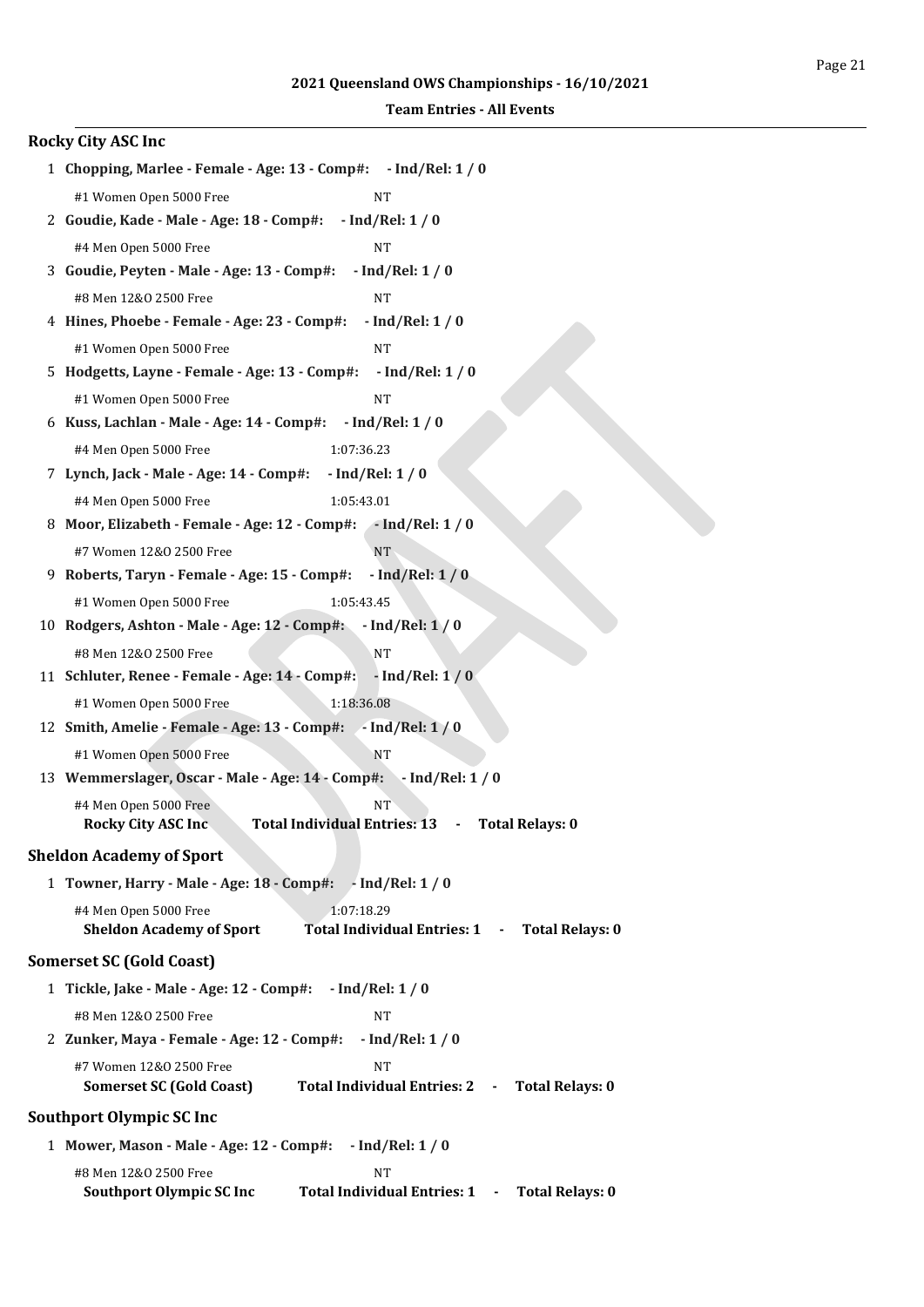| <b>St Andrew's SC</b>                                                                                                                               |  |  |  |  |  |  |
|-----------------------------------------------------------------------------------------------------------------------------------------------------|--|--|--|--|--|--|
| 1 Hutton, Zachary - Male - Age: 13 - Comp#: - Ind/Rel: 1 / 0                                                                                        |  |  |  |  |  |  |
| #8 Men 12&0 2500 Free<br>47:58.38                                                                                                                   |  |  |  |  |  |  |
| 2 Maguire, Lauren - Female - Age: 18 - Comp#: - Ind/Rel: 1 / 0                                                                                      |  |  |  |  |  |  |
| #3 Women Open 10000 Free<br><b>NT</b><br>Total Individual Entries: 2 -<br><b>St Andrew's SC</b><br><b>Total Relays: 0</b>                           |  |  |  |  |  |  |
| <b>St Hilda's Aquatics (QLD)</b>                                                                                                                    |  |  |  |  |  |  |
| 1 Willis, Taryn - Female - Age: 17 - Comp#: - Ind/Rel: 1 / 0                                                                                        |  |  |  |  |  |  |
| #1 Women Open 5000 Free<br>1:13:11.67<br><b>St Hilda's Aquatics (QLD)</b><br><b>Total Individual Entries: 1</b><br><b>Total Relays: 0</b><br>$\sim$ |  |  |  |  |  |  |
| <b>St Peters Western ASC Inc</b>                                                                                                                    |  |  |  |  |  |  |
| 1 Barnett, Alexis - Female - Age: 16 - Comp#: - Ind/Rel: 1 / 0                                                                                      |  |  |  |  |  |  |
| #2 Women Open 7500 Free<br><b>NT</b>                                                                                                                |  |  |  |  |  |  |
| 2 Boyle, Callum - Male - Age: 15 - Comp#: - Ind/Rel: 1 / 0                                                                                          |  |  |  |  |  |  |
| #4 Men Open 5000 Free<br>1:02:56.62                                                                                                                 |  |  |  |  |  |  |
| 3 Cowley, Mila - Female - Age: 17 - Comp#: - Ind/Rel: 1 / 0                                                                                         |  |  |  |  |  |  |
| #1 Women Open 5000 Free<br>1:11:25.91                                                                                                               |  |  |  |  |  |  |
| 4 Illing, Josephine - Female - Age: 14 - Comp#: - Ind/Rel: 1 / 0                                                                                    |  |  |  |  |  |  |
| #1 Women Open 5000 Free<br><b>NT</b>                                                                                                                |  |  |  |  |  |  |
| 5 Parker, Grace - Female - Age: 16 - Comp#: - Ind/Rel: 1 / 0                                                                                        |  |  |  |  |  |  |
| #1 Women Open 5000 Free<br>1:09:08.80                                                                                                               |  |  |  |  |  |  |
| 6 Thorpe, Robert - Male - Age: 16 - Comp#:<br>- Ind/Rel: 1 / 0                                                                                      |  |  |  |  |  |  |
| 1:28:09.65<br>#5 Men Open 7500 Free                                                                                                                 |  |  |  |  |  |  |
| 7 Thorpe, Samuel - Male - Age: 15 - Comp#:<br>$-$ Ind/Rel: $1/0$                                                                                    |  |  |  |  |  |  |
| #5 Men Open 7500 Free<br><b>NT</b>                                                                                                                  |  |  |  |  |  |  |
| 8 Weber, Amelia - Female - Age: 15 - Comp#:<br>$-$ Ind/Rel: 1 / 0                                                                                   |  |  |  |  |  |  |
| 1:11:20.29<br>#1 Women Open 5000 Free<br><b>St Peters Western ASC Inc</b><br>Total Individual Entries: 8 -<br><b>Total Relays: 0</b>                |  |  |  |  |  |  |
|                                                                                                                                                     |  |  |  |  |  |  |
|                                                                                                                                                     |  |  |  |  |  |  |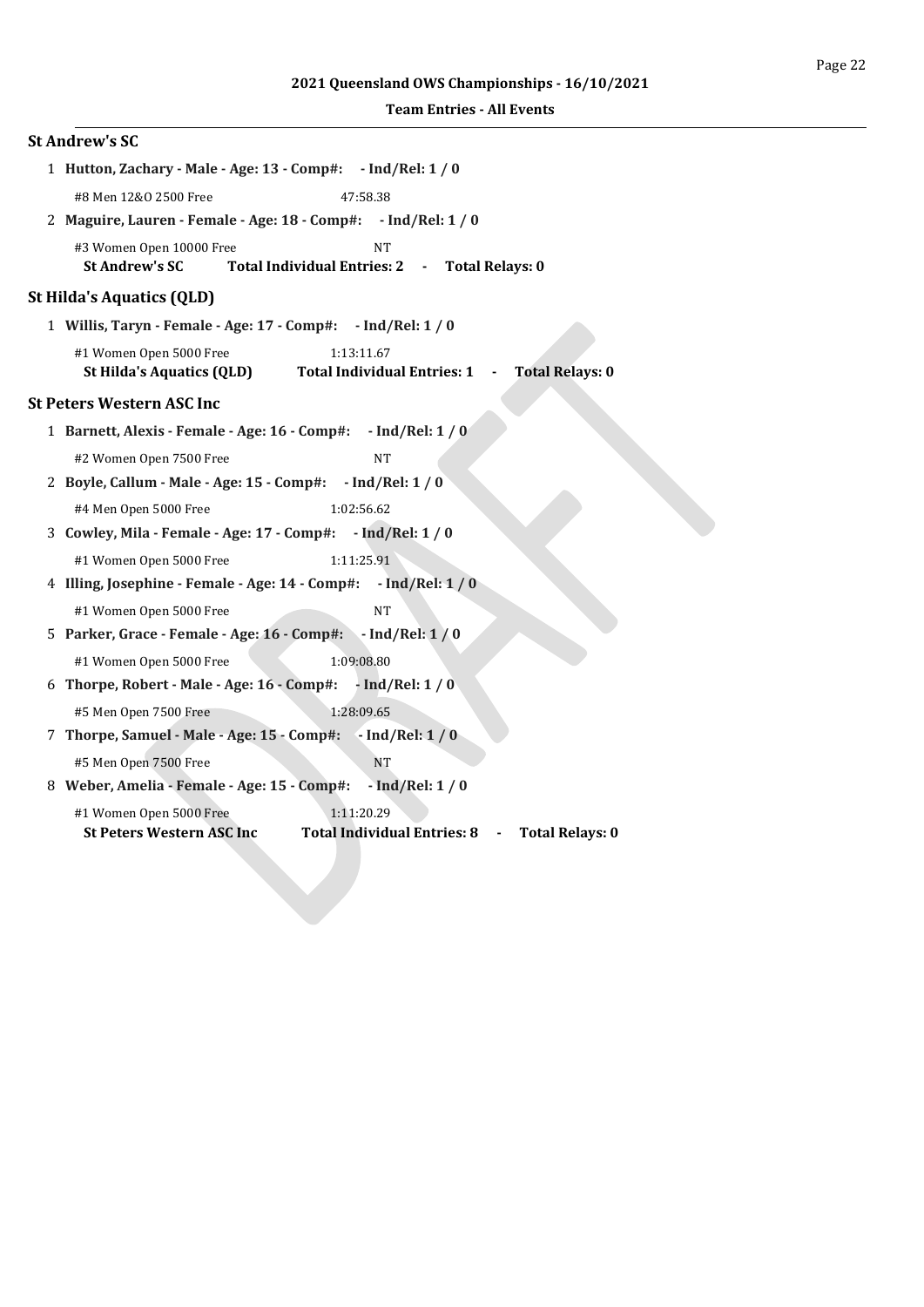| <b>Sunshine Coast Grammar SC</b>                                                                                             |  |  |  |
|------------------------------------------------------------------------------------------------------------------------------|--|--|--|
| 1 Brimelow, Grace - Female - Age: 14 - Comp#: - Ind/Rel: 1 / 0                                                               |  |  |  |
| #7 Women 12&0 2500 Free<br><b>NT</b>                                                                                         |  |  |  |
| 2 Brimelow, Jude - Male - Age: 12 - Comp#:<br>$-$ Ind/Rel: $1/0$                                                             |  |  |  |
| #8 Men 12&0 2500 Free<br><b>NT</b>                                                                                           |  |  |  |
| 3 Druce, Juanita - Female - Age: 15 - Comp#:<br>$-$ Ind/Rel: $1/0$                                                           |  |  |  |
| #7 Women 12&0 2500 Free<br><b>NT</b>                                                                                         |  |  |  |
| 4 Robey, Emma - Female - Age: 17 - Comp#:<br>$-$ Ind/Rel: $1/0$                                                              |  |  |  |
| #7 Women 12&0 2500 Free<br><b>NT</b>                                                                                         |  |  |  |
| $-$ Ind/Rel: $1/0$<br>5 Rowlands, Jed - Male - Age: 13 - Comp#:                                                              |  |  |  |
| #4 Men Open 5000 Free<br><b>NT</b>                                                                                           |  |  |  |
| $-$ Ind/Rel: $1/0$<br>6 Shipp, Joshua - Male - Age: 15 - Comp#:                                                              |  |  |  |
| #5 Men Open 7500 Free<br><b>NT</b>                                                                                           |  |  |  |
| 7 Thompson, Kael - Female - Age: 14 - Comp#:<br>$-$ Ind/Rel: $1/0$                                                           |  |  |  |
| #7 Women 12&0 2500 Free<br><b>NT</b>                                                                                         |  |  |  |
| <b>Sunshine Coast Grammar SC</b><br><b>Total Individual Entries: 7</b><br><b>Total Relays: 0</b>                             |  |  |  |
| <b>TAS Swimming Incorporated</b>                                                                                             |  |  |  |
| $-$ Ind/Rel: 1 / 0<br>1 Maszak, Naomi - Female - Age: 17 - Comp#:                                                            |  |  |  |
| #1 Women Open 5000 Free<br><b>NT</b>                                                                                         |  |  |  |
| <b>Total Individual Entries: 1</b><br><b>TAS Swimming Incorporated</b><br><b>Total Relays: 0</b><br>$\overline{\phantom{a}}$ |  |  |  |
| <b>Toowoomba Grammar SC</b>                                                                                                  |  |  |  |
| 1 Beasley, Ruby - Female - Age: 15 - Comp#:<br>$-$ Ind/Rel: $1/0$                                                            |  |  |  |
| #7 Women 12&0 2500 Free<br><b>NT</b>                                                                                         |  |  |  |
| 2 Craig, Archibald - Male - Age: 17 - Comp#:<br>$-$ Ind/Rel: $1/0$                                                           |  |  |  |
| #4 Men Open 5000 Free<br><b>NT</b>                                                                                           |  |  |  |
| 3 Deurloo, Sienna - Female - Age: 16 - Comp#:<br>$-$ Ind/Rel: $1/0$                                                          |  |  |  |
| #1 Women Open 5000 Free<br><b>NT</b>                                                                                         |  |  |  |
| Toowoomba Grammar SC<br>Total Individual Entries: 3      -     Total Relays: 0                                               |  |  |  |
| <b>Townsville Brothers SC Inc</b>                                                                                            |  |  |  |
| 1 Stone, Clancy - Male - Age: 14 - Comp#:<br>$-$ Ind/Rel: $1/0$                                                              |  |  |  |
| #4 Men Open 5000 Free<br><b>NT</b>                                                                                           |  |  |  |
| 2 West, Keira - Female - Age: 12 - Comp#:<br>$-$ Ind/Rel: 1 / 0                                                              |  |  |  |
| #7 Women 12&0 2500 Free<br><b>NT</b>                                                                                         |  |  |  |
| <b>Townsville Brothers SC Inc</b><br>Total Individual Entries: 2 -<br><b>Total Relays: 0</b>                                 |  |  |  |
| <b>Townsville Tiger Sharks SC</b>                                                                                            |  |  |  |
| 1 Carson, Molly - Female - Age: 12 - Comp#:<br>$-$ Ind/Rel: 1 / 0                                                            |  |  |  |
| #7 Women 12&0 2500 Free<br><b>NT</b>                                                                                         |  |  |  |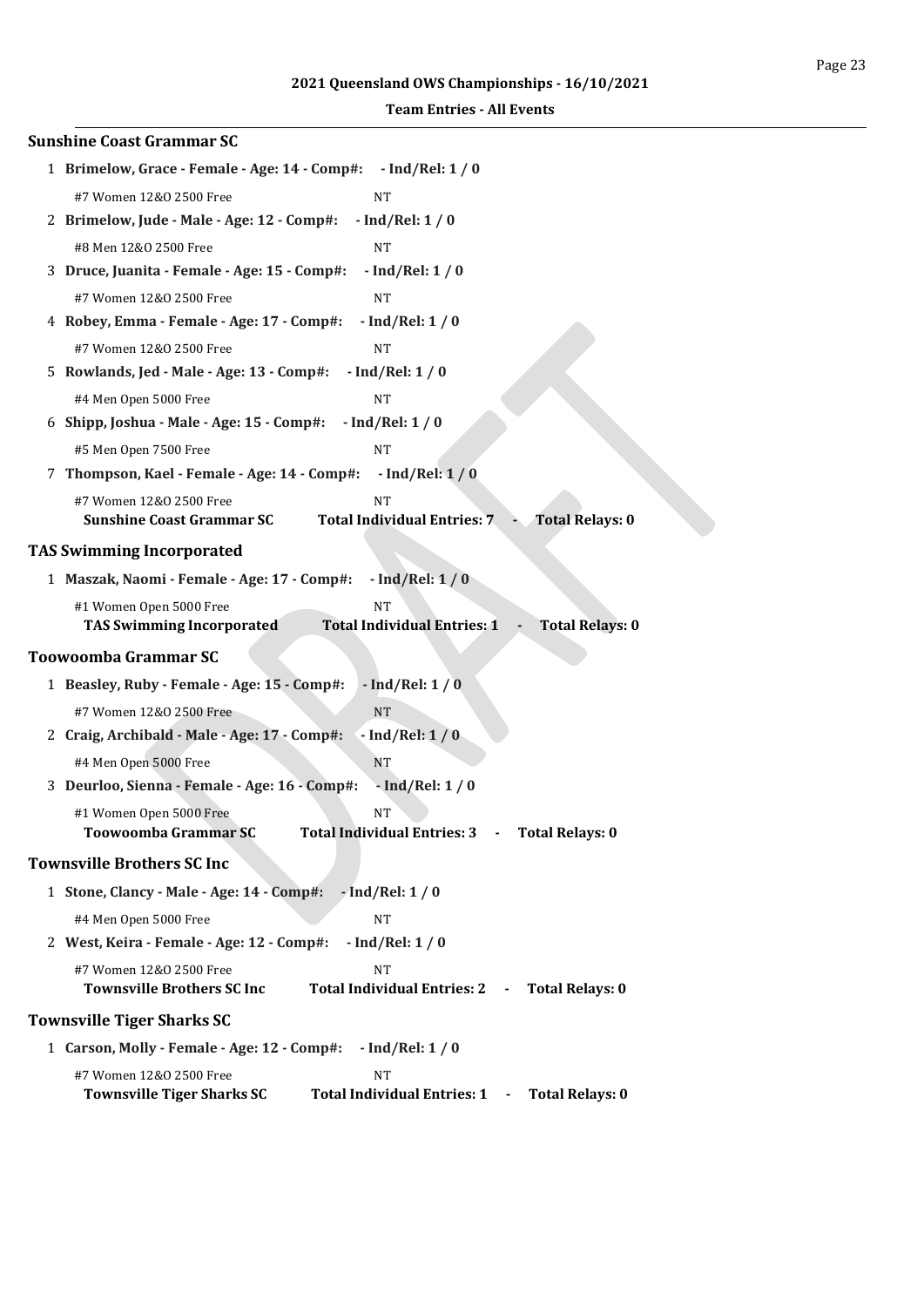# **2021 Queensland OWS Championships - 16/10/2021**

| <b>Townsville Tourist ASC Inc</b>                                                                                                                           |
|-------------------------------------------------------------------------------------------------------------------------------------------------------------|
| 1 Davis-Goodall, Brooke - Female - Age: 16 - Comp#: - Ind/Rel: 1 / 0                                                                                        |
| #1 Women Open 5000 Free<br><b>NT</b>                                                                                                                        |
| 2 King, Savannah - Female - Age: 13 - Comp#:<br>$-$ Ind/Rel: 1 / 0                                                                                          |
| #1 Women Open 5000 Free<br><b>NT</b><br><b>Townsville Tourist ASC Inc</b><br>Total Individual Entries: 2 -<br><b>Total Relays: 0</b>                        |
| <b>Trinity Aquatic Club (QLD)</b>                                                                                                                           |
| 1 Dilkes, Hudson - Male - Age: 13 - Comp#: - Ind/Rel: 1 / 0                                                                                                 |
| #8 Men 12&0 2500 Free<br>40:13.81                                                                                                                           |
| 2 Kneen, Brodey - Male - Age: 14 - Comp#: - Ind/Rel: 1 / 0                                                                                                  |
| #4 Men Open 5000 Free<br>1:14:41.28                                                                                                                         |
| 3 Kneen, Jeremy - Male - Age: 16 - Comp#: - Ind/Rel: 1 / 0                                                                                                  |
| #4 Men Open 5000 Free<br>1:03:53.27                                                                                                                         |
| 4 Schafer, Ashlee - Female - Age: 14 - Comp#:<br>$-$ Ind/Rel: $1/0$                                                                                         |
| #1 Women Open 5000 Free<br><b>NT</b>                                                                                                                        |
| <b>Trinity Aquatic Club (QLD)</b><br><b>Total Individual Entries: 4</b><br><b>Total Relays: 0</b>                                                           |
| <b>TSS Aquatic Inc</b>                                                                                                                                      |
| $-$ Ind/Rel: $1/0$<br>1 Abela, Alexia - Female - Age: 13 - Comp#:                                                                                           |
| #7 Women 12&0 2500 Free<br><b>NT</b>                                                                                                                        |
| $-$ Ind/Rel: $1/0$<br>2 Bowden, Zali - Female - Age: 13 - Comp#:                                                                                            |
| #7 Women 12&0 2500 Free<br>NT                                                                                                                               |
| $-$ Ind/Rel: $1/0$<br>3 Crabb, Dyana - Female - Age: 16 - Comp#:                                                                                            |
| $\rm{NT}$<br>#2 Women Open 7500 Free                                                                                                                        |
| $-$ Ind/Rel: $1/0$<br>4 Donato, Brianna - Female - Age: 19 - Comp#:                                                                                         |
| #3 Women Open 10000 Free<br><b>NT</b>                                                                                                                       |
| 5 Hawkins, Isla - Female - Age: 12 - Comp#:<br>$-$ Ind/Rel: $1/0$                                                                                           |
| #7 Women 12&0 2500 Free<br>NΤ                                                                                                                               |
| 6 Johnson, Moesha - Female - Age: 24 - Comp#: - Ind/Rel: 1 / 0                                                                                              |
| #3 Women Open 10000 Free<br>2:06:58.29                                                                                                                      |
| 7 Matthews, Luke - Male - Age: 19 - Comp#: - Ind/Rel: 1 / 0                                                                                                 |
| #6 Men Open 10000 Free<br>2:02:22.81                                                                                                                        |
| 8 Rayward, Bianca - Female - Age: 13 - Comp#: - Ind/Rel: 1 / 0                                                                                              |
| #1 Women Open 5000 Free<br><b>NT</b>                                                                                                                        |
| 9 Rayward, Jasmine - Female - Age: 15 - Comp#: - Ind/Rel: 1 / 0                                                                                             |
| #1 Women Open 5000 Free<br>1:09:10.57<br><b>TSS Aquatic Inc</b><br><b>Total Individual Entries: 9</b><br><b>Total Relays: 0</b><br>$\overline{\phantom{a}}$ |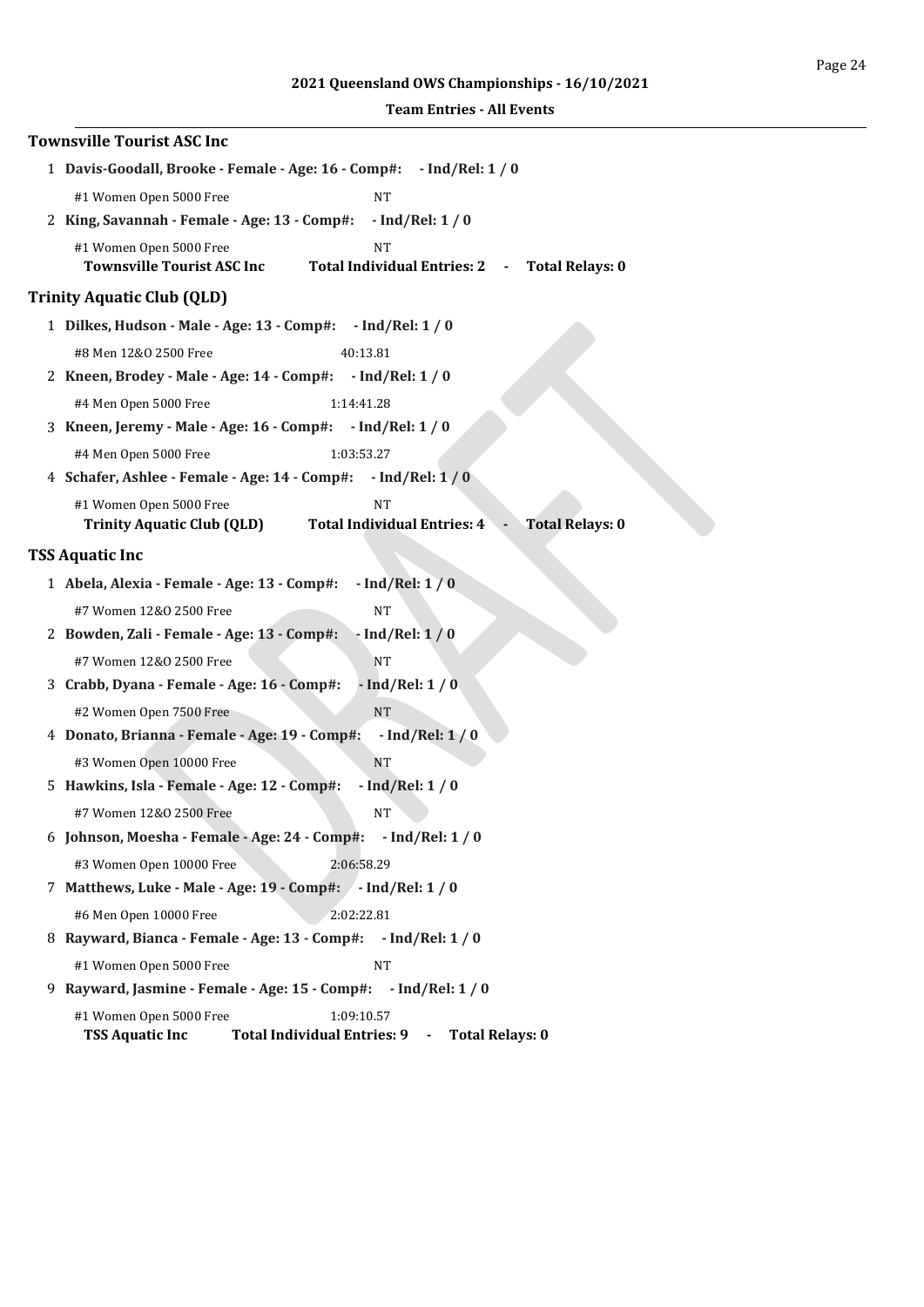|                                                                           | <b>United SC Inc</b>                                                                           |  |  |  |  |
|---------------------------------------------------------------------------|------------------------------------------------------------------------------------------------|--|--|--|--|
|                                                                           | 1 Baldwin, Rory - Male - Age: 13 - Comp#: - Ind/Rel: 1 / 0                                     |  |  |  |  |
|                                                                           | #8 Men 12&0 2500 Free<br><b>NT</b>                                                             |  |  |  |  |
|                                                                           | 2 Chayter, Lachlan - Male - Age: 13 - Comp#:<br>$-$ Ind/Rel: 1 / 0                             |  |  |  |  |
|                                                                           | #8 Men 12&0 2500 Free<br>NT                                                                    |  |  |  |  |
| 3 Di Francesco, Kaitlyn - Female - Age: 13 - Comp#:<br>$-$ Ind/Rel: 1 / 0 |                                                                                                |  |  |  |  |
|                                                                           | #7 Women 12&0 2500 Free<br><b>NT</b>                                                           |  |  |  |  |
|                                                                           | 4 O'Shea, Sienna - Female - Age: 14 - Comp#:<br>$-$ Ind/Rel: 1 / 0                             |  |  |  |  |
|                                                                           | #7 Women 12&0 2500 Free<br><b>NT</b>                                                           |  |  |  |  |
|                                                                           | 5 Sehl, Johannah - Female - Age: 17 - Comp#:<br>$-$ Ind/Rel: $1/0$                             |  |  |  |  |
|                                                                           | #7 Women 12&0 2500 Free<br><b>NT</b>                                                           |  |  |  |  |
|                                                                           | $-$ Ind/Rel: 1 / 0<br>6 Spies, Zahn - Male - Age: 13 - Comp#:                                  |  |  |  |  |
|                                                                           | #8 Men 12&0 2500 Free<br><b>NT</b>                                                             |  |  |  |  |
|                                                                           | <b>United SC Inc</b><br>Total Individual Entries: 6 -<br><b>Total Relays: 0</b>                |  |  |  |  |
|                                                                           | <b>University of Queensland SC</b>                                                             |  |  |  |  |
|                                                                           | 1 Ebzery, Daniel - Male - Age: 15 - Comp#: - Ind/Rel: 1 / 0                                    |  |  |  |  |
|                                                                           | #5 Men Open 7500 Free<br><b>NT</b>                                                             |  |  |  |  |
|                                                                           | 2 Edelman, Tatiana - Female - Age: 13 - Comp#: - Ind/Rel: 1 / 0                                |  |  |  |  |
|                                                                           | #7 Women 12&0 2500 Free<br><b>NT</b>                                                           |  |  |  |  |
|                                                                           | 3 Hawley, Gabrielle - Female - Age: 17 - Comp#:<br>$-$ Ind/Rel: $1/0$                          |  |  |  |  |
|                                                                           | #7 Women 12&0 2500 Free<br><b>NT</b>                                                           |  |  |  |  |
|                                                                           | 4 Ireland, Jack - Male - Age: 22 - Comp#:<br>$-$ Ind/Rel: 1 / 0                                |  |  |  |  |
|                                                                           | #8 Men 12&0 2500 Free<br><b>NT</b>                                                             |  |  |  |  |
|                                                                           | 5 Jones, Joshua - Male - Age: 18 - Comp#:<br>$-$ Ind/Rel: $1/0$                                |  |  |  |  |
|                                                                           | #4 Men Open 5000 Free<br><b>NT</b>                                                             |  |  |  |  |
|                                                                           | $-$ Ind/Rel: $1/0$<br>6 Lees, Kieran - Male - Age: 15 - Comp#:                                 |  |  |  |  |
|                                                                           | #8 Men 12&0 2500 Free<br>NT                                                                    |  |  |  |  |
|                                                                           | 7 Vig, Harrison - Male - Age: 19 - Comp#: - Ind/Rel: 1 / 0                                     |  |  |  |  |
|                                                                           | #8 Men 12&0 2500 Free<br><b>NT</b>                                                             |  |  |  |  |
|                                                                           | 8 Voznessenski, Sasha - Male - Age: 15 - Comp#: - Ind/Rel: 1 / 0                               |  |  |  |  |
|                                                                           | #8 Men 12&0 2500 Free<br>38:38.21                                                              |  |  |  |  |
|                                                                           | 9 Watson, Gwen - Female - Age: 14 - Comp#: - Ind/Rel: 1 / 0                                    |  |  |  |  |
|                                                                           | #1 Women Open 5000 Free<br>1:11:11.50                                                          |  |  |  |  |
|                                                                           | 10 Watson, Isla - Female - Age: 16 - Comp#:<br>$-$ Ind/Rel: 1 / 0                              |  |  |  |  |
|                                                                           | #7 Women 12&0 2500 Free<br><b>NT</b>                                                           |  |  |  |  |
|                                                                           | 11 Wright, Oliver - Male - Age: 18 - Comp#:<br>$-$ Ind/Rel: $1/0$                              |  |  |  |  |
|                                                                           | #4 Men Open 5000 Free<br><b>NT</b>                                                             |  |  |  |  |
|                                                                           | 12 Zerbini, Leo - Male - Age: 12 - Comp#:<br>$-$ Ind/Rel: 1 / 0                                |  |  |  |  |
|                                                                           | #8 Men 12&0 2500 Free<br>NT                                                                    |  |  |  |  |
|                                                                           | <b>University of Queensland SC</b><br>Total Individual Entries: 12 -<br><b>Total Relays: 0</b> |  |  |  |  |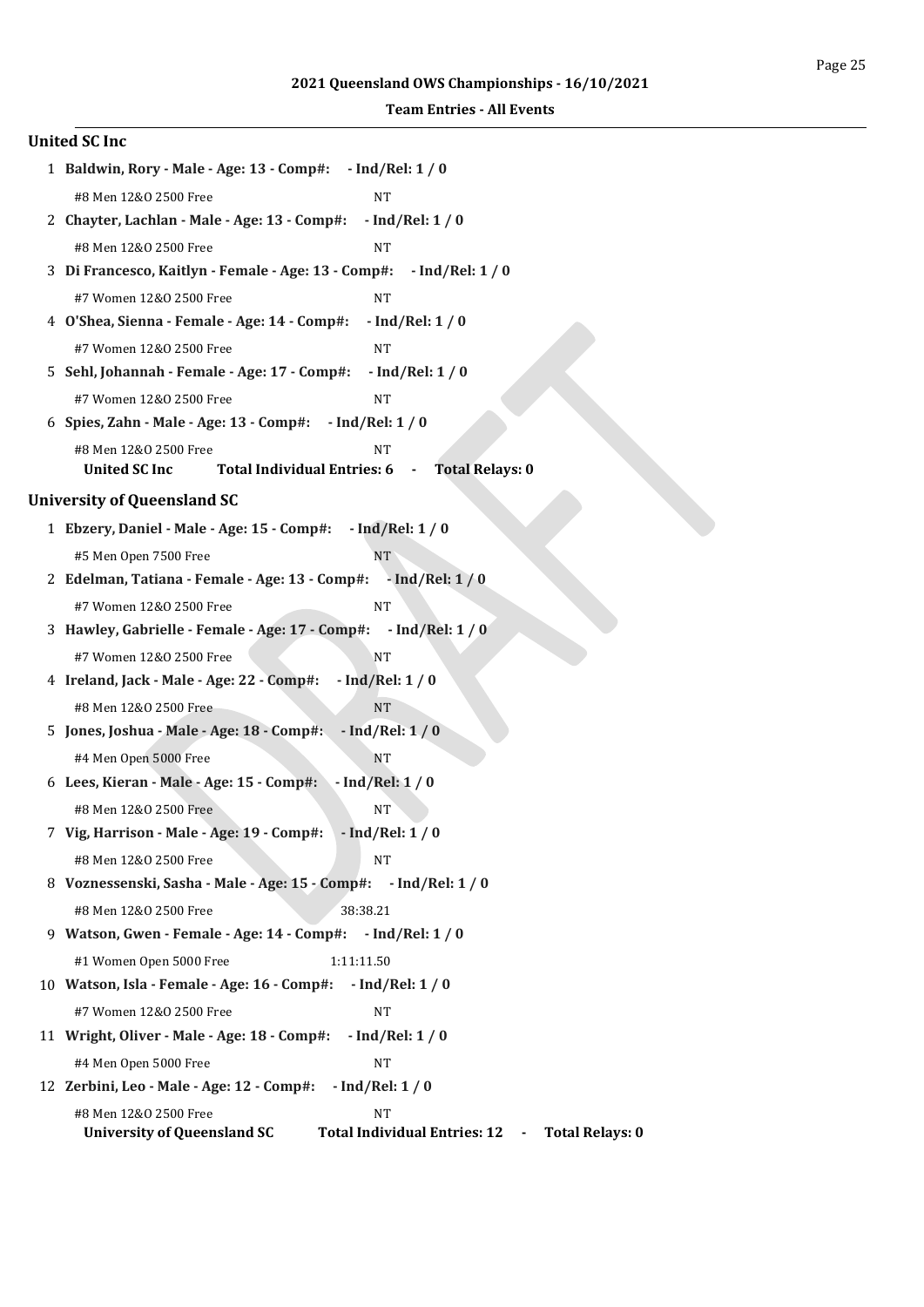| Virginia SS SC                                                                         |
|----------------------------------------------------------------------------------------|
| 1 Berry, Byron - Male - Age: 14 - Comp#: - Ind/Rel: 1 / 0                              |
| #8 Men 12&0 2500 Free<br>NT                                                            |
| 2 Berry, Edward - Male - Age: 12 - Comp#: - Ind/Rel: 1 / 0                             |
| #8 Men 12&0 2500 Free<br><b>NT</b>                                                     |
| 3 Blair, Chahn Kenzie - Male - Age: 14 - Comp#: - Ind/Rel: 1 / 0                       |
| #8 Men 12&0 2500 Free<br><b>NT</b>                                                     |
| 4 Watson, Lucas - Male - Age: 15 - Comp#: - Ind/Rel: 1 / 0                             |
| #8 Men 12&0 2500 Free<br><b>NT</b>                                                     |
| Total Individual Entries: 4 -<br>Virginia SS SC<br><b>Total Relays: 0</b>              |
| <b>Woogaroo SC Inc</b>                                                                 |
| 1 Bruce, Mikayla - Female - Age: 17 - Comp#: - Ind/Rel: 1 / 0                          |
| #7 Women 12&0 2500 Free<br><b>NT</b>                                                   |
| 2 Evans, Reigan - Female - Age: 14 - Comp#:<br>$-$ Ind/Rel: $1/0$                      |
| #7 Women 12&0 2500 Free<br><b>NT</b>                                                   |
| 3 Moore, Kynan - Male - Age: 14 - Comp#: - Ind/Rel: 1 / 0                              |
| <b>NT</b><br>#8 Men 12&0 2500 Free                                                     |
| $-$ Ind/Rel: $1/0$<br>4 Raddie, Isabelle - Female - Age: 15 - Comp#:                   |
| #7 Women 12&0 2500 Free<br>41:23.60                                                    |
| 5 Temete, Caleb - Male - Age: 14 - Comp#: - Ind/Rel: 1 / 0                             |
| 40:22.51<br>#8 Men 12&0 2500 Free                                                      |
| 6 Willcox, Olivia - Female - Age: 13 - Comp#:<br>$-$ Ind/Rel: 1/0                      |
| #7 Women 12&0 2500 Free<br>39:00.08                                                    |
| 7 Wilson, Poppy - Female - Age: 17 - Comp#: 4 Ind/Rel: 1/0                             |
| 41:30.03<br>#7 Women 12&0 2500 Free                                                    |
| <b>Total Individual Entries: 7</b><br><b>Total Relays: 0</b><br><b>Woogaroo SC Inc</b> |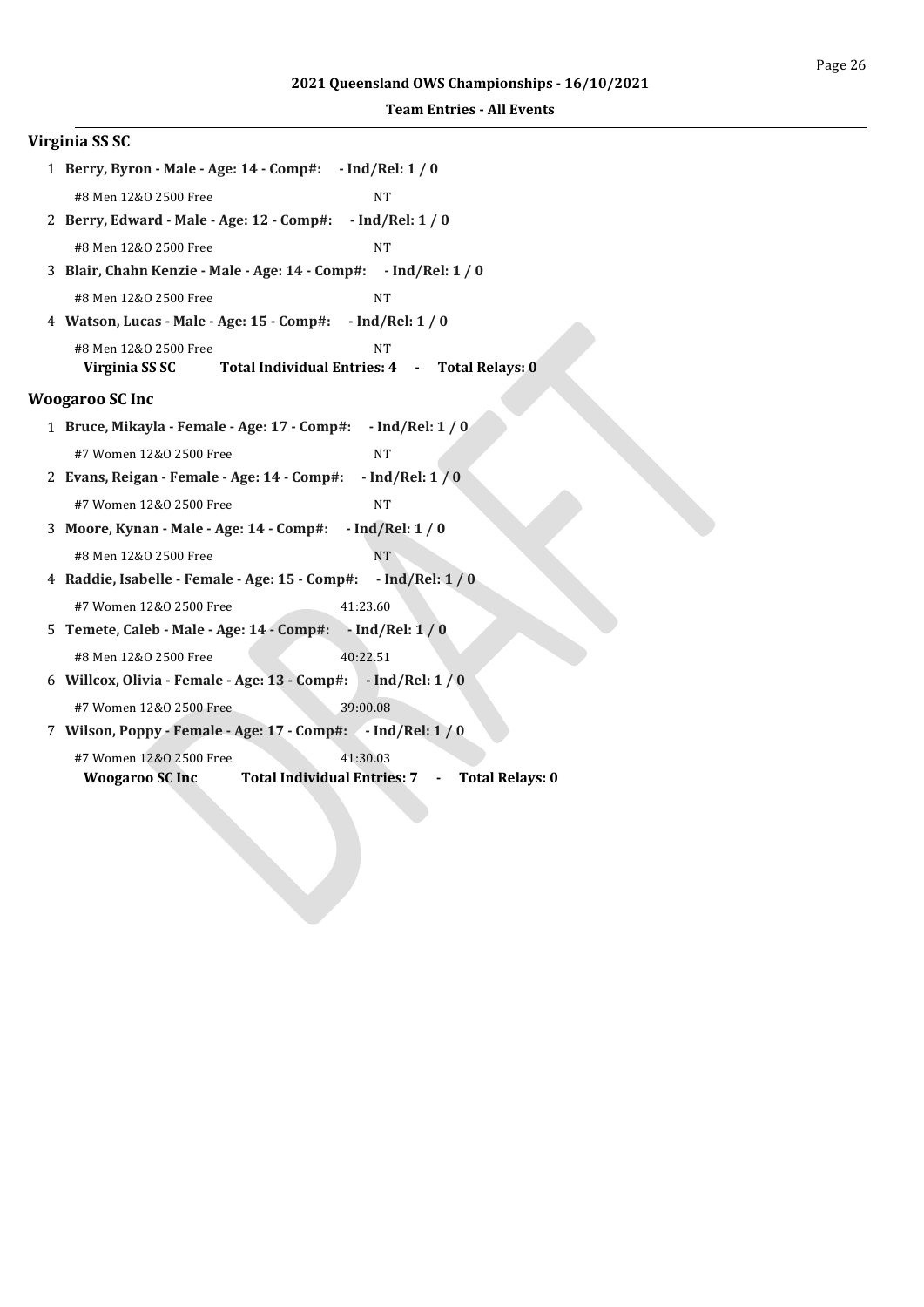| <b>Yeronga Park SC Inc</b>                                                                                |  |  |  |  |  |
|-----------------------------------------------------------------------------------------------------------|--|--|--|--|--|
| 1 Bogomiagkoff, Lily - Female - Age: 17 - Comp#: - Ind/Rel: 1 / 0                                         |  |  |  |  |  |
| #1 Women Open 5000 Free<br>1:11:58.02                                                                     |  |  |  |  |  |
| 2 Brosnan, Laura - Female - Age: 21 - Comp#: - Ind/Rel: 1 / 0                                             |  |  |  |  |  |
| #1 Women Open 5000 Free<br>1:02:12.02                                                                     |  |  |  |  |  |
| 3 Cahill, Hayden - Male - Age: 12 - Comp#: - Ind/Rel: 1 / 0                                               |  |  |  |  |  |
| #8 Men 12&0 2500 Free<br><b>NT</b>                                                                        |  |  |  |  |  |
| 4 Crisp, Bianca - Female - Age: 22 - Comp#: - Ind/Rel: 1 / 0                                              |  |  |  |  |  |
| #3 Women Open 10000 Free<br>2:02:35.83                                                                    |  |  |  |  |  |
| 5 Davison-McGovern, Jacqueline - Female - Age: 17 - Comp#: - Ind/Rel: 1 / 0                               |  |  |  |  |  |
| #3 Women Open 10000 Free<br><b>NT</b>                                                                     |  |  |  |  |  |
| 6 Gubecka, Chelsea - Female - Age: 23 - Comp#: - Ind/Rel: 1 / 0                                           |  |  |  |  |  |
| #3 Women Open 10000 Free<br>2:02:31.17                                                                    |  |  |  |  |  |
| 7 Gubecka, Chloe - Female - Age: 19 - Comp#: - Ind/Rel: 1 / 0                                             |  |  |  |  |  |
| #3 Women Open 10000 Free<br>2:04:41.34                                                                    |  |  |  |  |  |
| 8 Hardy, Forbes - Male - Age: 13 - Comp#: - Ind/Rel: 1 / 0                                                |  |  |  |  |  |
| 45:31.64<br>#8 Men 12&0 2500 Free                                                                         |  |  |  |  |  |
| 9 Henderson, Kain - Male - Age: 13 - Comp#: - Ind/Rel: 1 / 0                                              |  |  |  |  |  |
| #8 Men 12&0 2500 Free<br><b>NT</b>                                                                        |  |  |  |  |  |
| 10 Jones Da Cunha, Naiana - Female - Age: 15 - Comp#:<br>$-$ Ind/Rel: $1/0$                               |  |  |  |  |  |
| #1 Women Open 5000 Free<br>1:16:01.44                                                                     |  |  |  |  |  |
| 11 Lavin, Jessica - Female - Age: 22 - Comp#:<br>$-$ Ind/Rel: $1/0$                                       |  |  |  |  |  |
| <b>NT</b><br>#3 Women Open 10000 Free                                                                     |  |  |  |  |  |
| 12 Longmire, Neve - Female - Age: 14 - Comp#: - Ind/Rel: 1 / 0                                            |  |  |  |  |  |
| NT<br>#1 Women Open 5000 Free                                                                             |  |  |  |  |  |
| 13 Lynn, Abbey - Female - Age: 18 - Comp#:<br>$-$ Ind/Rel: $1/0$                                          |  |  |  |  |  |
| #1 Women Open 5000 Free<br>1:13:25.77                                                                     |  |  |  |  |  |
| 14 Mcelroy, Lily - Female - Age: 14 - Comp#: - Ind/Rel: 1 / 0                                             |  |  |  |  |  |
| #1 Women Open 5000 Free<br>1:16:08.50<br>15 Miranda, Sean - Male - Age: 14 - Comp#:<br>$-$ Ind/Rel: 1 / 0 |  |  |  |  |  |
|                                                                                                           |  |  |  |  |  |
| #8 Men 12&0 2500 Free<br>$_{\rm NT}$<br>$-$ Ind/Rel: 1 / 0<br>16 Nagle, Ethan - Male - Age: 18 - Comp#:   |  |  |  |  |  |
| #4 Men Open 5000 Free<br>1:03:11.78                                                                       |  |  |  |  |  |
| 17 Parker, Mackenzie - Male - Age: 21 - Comp#:<br>$-$ Ind/Rel: 1 / 0                                      |  |  |  |  |  |
| #4 Men Open 5000 Free<br><b>NT</b>                                                                        |  |  |  |  |  |
| 18 Perry, Amelia - Female - Age: 14 - Comp#:<br>$-$ Ind/Rel: 1 / 0                                        |  |  |  |  |  |
| #7 Women 12&0 2500 Free<br>$\rm{NT}$                                                                      |  |  |  |  |  |
| $-$ Ind/Rel: 1 / 0<br>19 Portas, Kai - Male - Age: 16 - Comp#:                                            |  |  |  |  |  |
| #5 Men Open 7500 Free<br>NT                                                                               |  |  |  |  |  |
| 20 Portas, Louie - Male - Age: 12 - Comp#:<br>$-$ Ind/Rel: $1/0$                                          |  |  |  |  |  |
| #8 Men 12&0 2500 Free<br><b>NT</b>                                                                        |  |  |  |  |  |
| 21 Pumpa, Mitchell - Male - Age: 20 - Comp#:<br>$-$ Ind/Rel: 1 / 0                                        |  |  |  |  |  |
| #8 Men 12&0 2500 Free<br>36:01.48                                                                         |  |  |  |  |  |